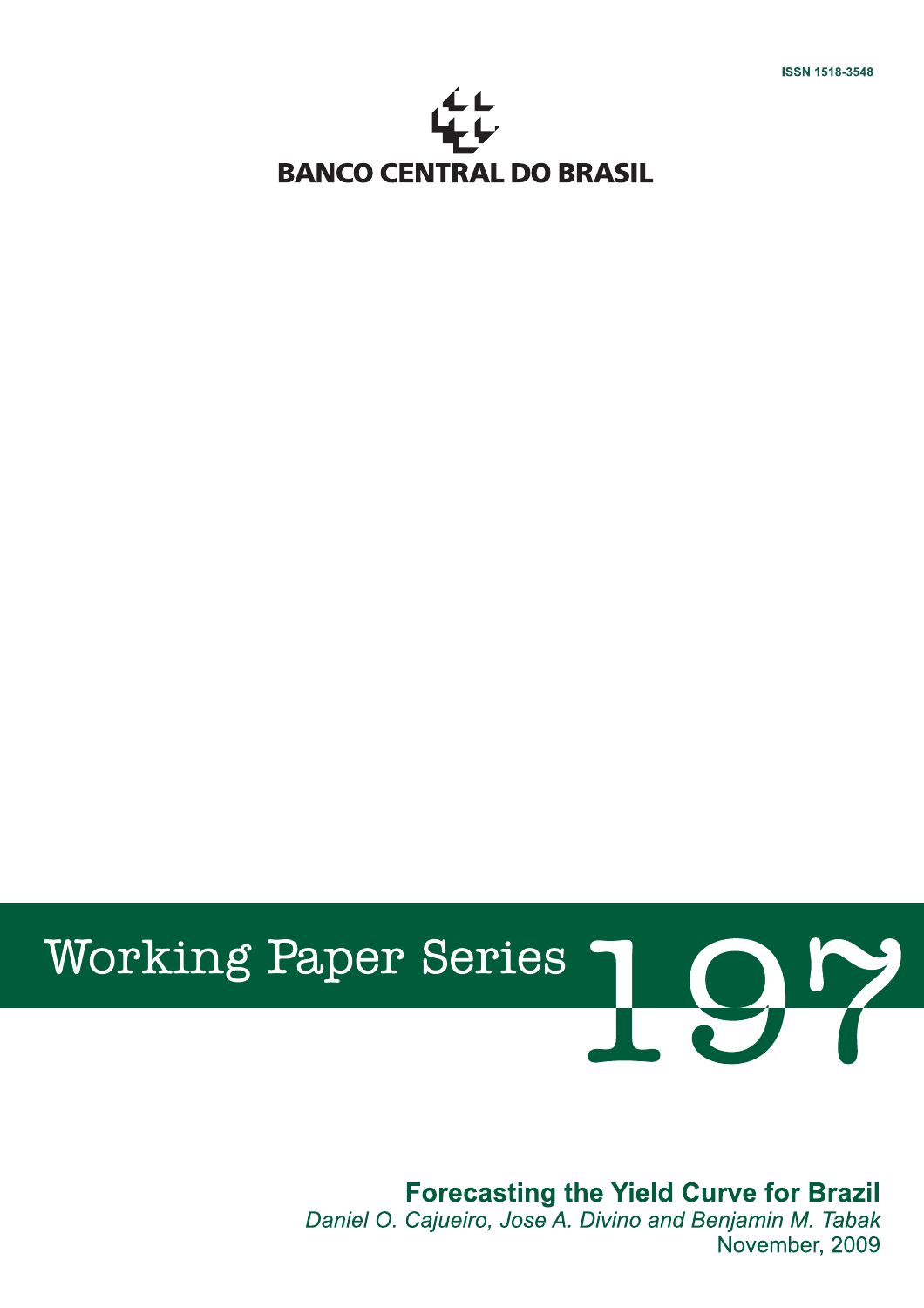|                             |                 |           |      |      | CGC 00.038.166/0001-0 |
|-----------------------------|-----------------|-----------|------|------|-----------------------|
| <b>Working Paper Series</b> | <b>Brasília</b> | 197<br>n. | Nov. | 2009 | p. 1-30               |

CGC 00.038.166/0001-05

ISSN 1518-3548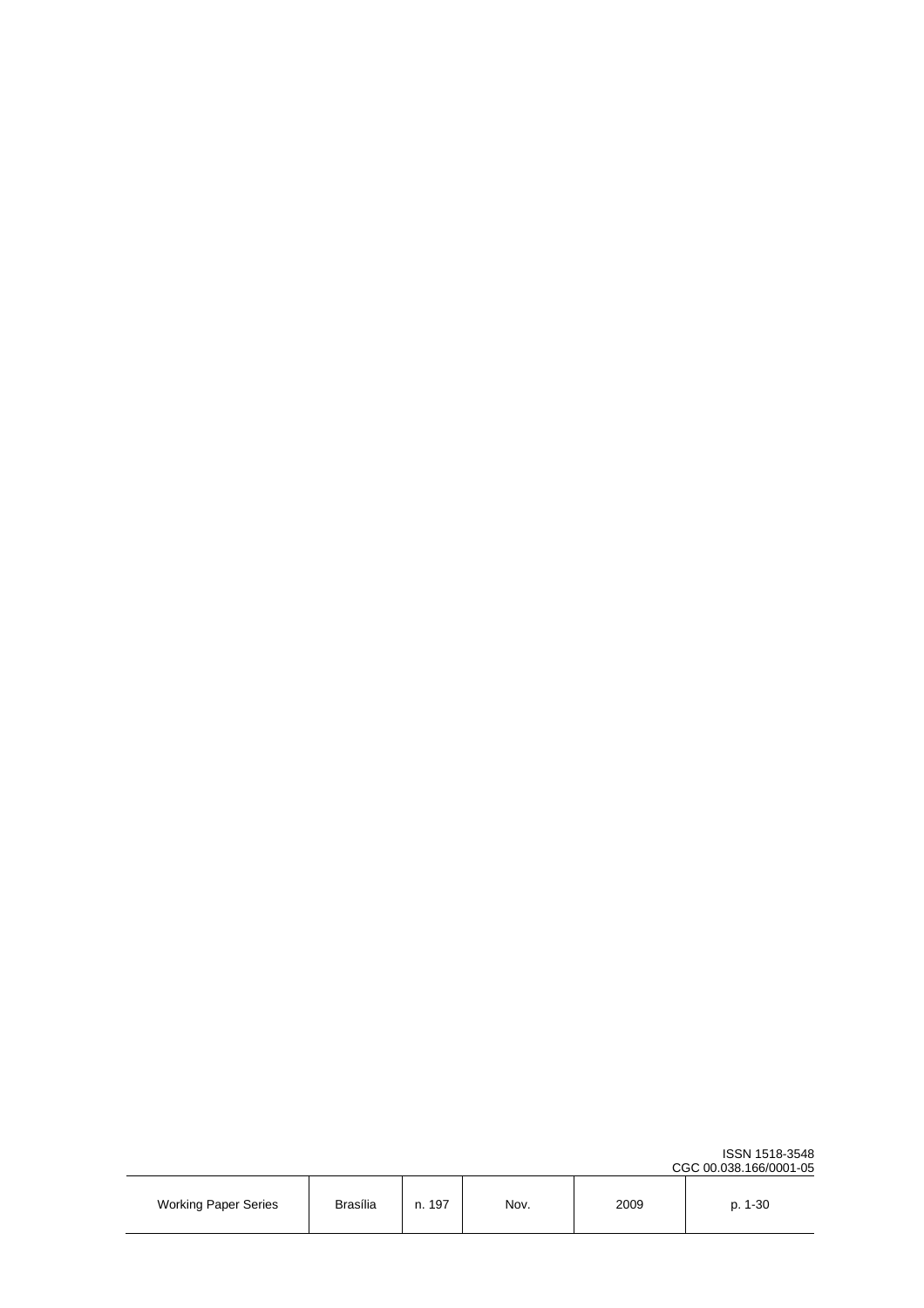## *Working Paper Series*

Edited by Research Department (Depep) – E-mail: workingpaper@bcb.gov.br

Editor: Benjamin Miranda Tabak – E-mail: benjamin.tabak@bcb.gov.br Editorial Assistent: Jane Sofia Moita – E-mail: jane.sofia@bcb.gov.br Head of Research Department: Carlos Hamilton Vasconcelos Araújo – E-mail: carlos.araujo@bcb.gov.br

The Banco Central do Brasil Working Papers are all evaluated in double blind referee process.

Reproduction is permitted only if source is stated as follows: Working Paper n. 197.

Authorized by Mário Mesquita, Deputy Governor for Economic Policy.

#### **General Control of Publications**

Banco Central do Brasil Secre/Surel/Cogiv SBS – Quadra 3 – Bloco B – Edifício-Sede – 1º andar Caixa Postal 8.670 70074-900 Brasília – DF – Brazil Phones: +55 (61) 3414-3710 and 3414-3565 Fax: +55 (61) 3414-3626 E-mail: editor@bcb.gov.br

The views expressed in this work are those of the authors and do not necessarily reflect those of the Banco Central or its members.

Although these Working Papers often represent preliminary work, citation of source is required when used or reproduced.

*As opiniões expressas neste trabalho são exclusivamente do(s) autor(es) e não refletem, necessariamente, a visão do Banco Central do Brasil.* 

*Ainda que este artigo represente trabalho preliminar, é requerida a citação da fonte, mesmo quando reproduzido parcialmente.* 

#### **Consumer Complaints and Public Enquiries Center**

Banco Central do Brasil Secre/Surel/Diate SBS – Quadra 3 – Bloco B – Edifício-Sede – 2º subsolo 70074-900 Brasília – DF – Brazil Fax: +55 (61) 3414-2553 Internet: http//www.bcb.gov.br/?english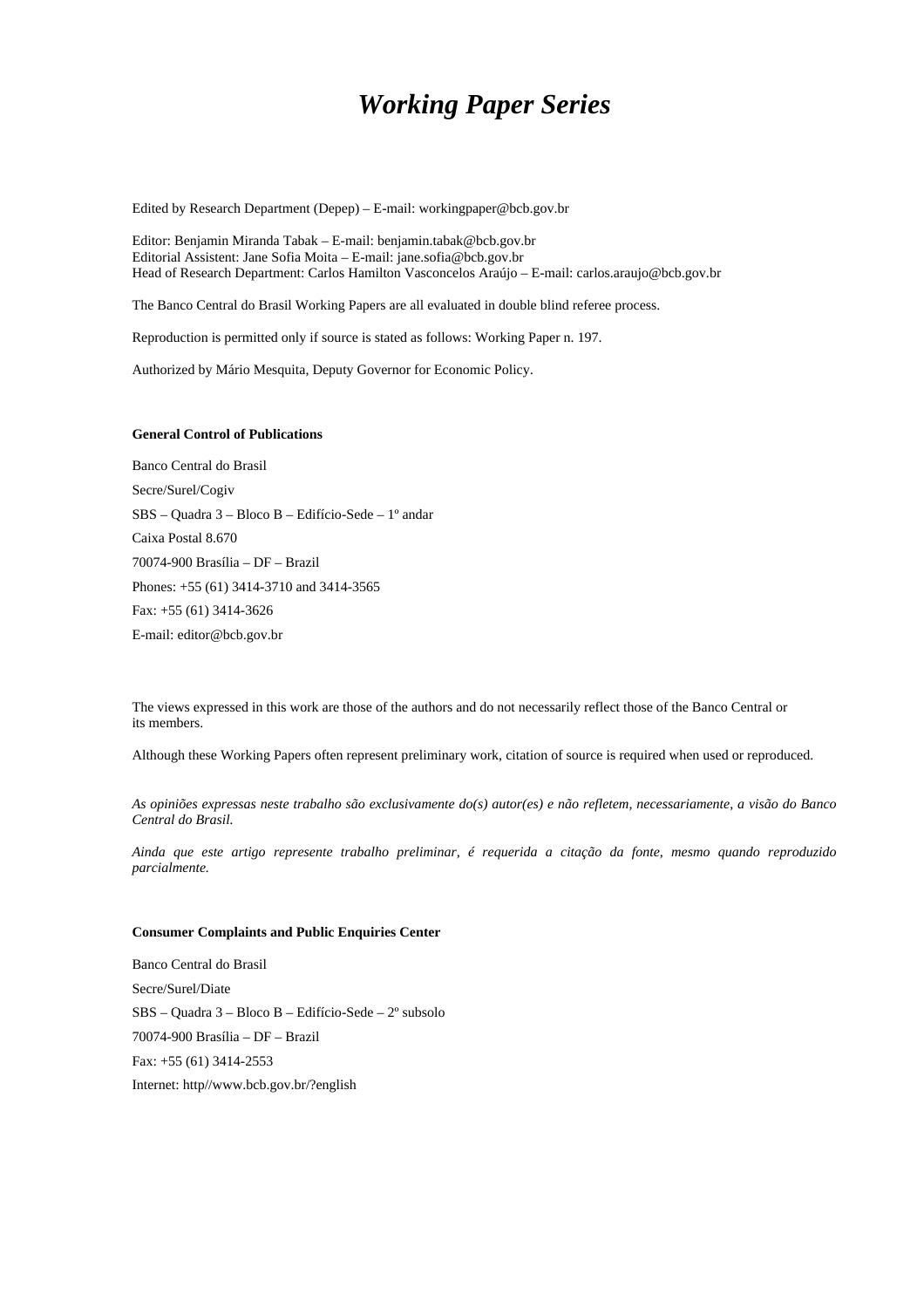## Forecasting the Yield Curve for Brazil

Daniel O. Cajueiro<sup>∗</sup> Jose A. Divino † Benjamin M. Tabak ‡

The Working Papers should not be reported as representing the views of the Banco Central do Brasil. The views expressed in the papers are those of the author(s) and not necessarily reflect those of the Banco Central do Brasil.

#### **Abstract**

In this paper, the recent Functional Signal Plus Noise - Equilibrium Correction Model (FSN-ECM) developed in Bowsher and Meeks (2008) and the model developed by Diebold and Li (2006) (DL) are applied to forecasting 12-dimensional yields for Brazil at the one, three, six, and twelve months ahead horizons. Empirical results suggest that the FSN-ECM produces very good forecasts at the short-term (one month) outperforming both the DL and random walk benchmarks. However, the DL model produces better forecasts at the long-term. These results suggest that different models may be used to forecast the yield curve, depending on the forecasting horizon. If our concern is on long-term forecasts as it is usual for institutional investors, then the DL model should be preferred.

Keywords: Yield Curve, Forecast, Emerging Markets, Interest Rates.

JEL: E43, E47, C53, G10, G15.

<sup>∗</sup>Universidade de Brasilia

<sup>†</sup>Universidade Catolica de Brasilia

<sup>‡</sup>Banco Central do Brasil and Universidade Catolica de Brasilia. E-mail: benjamin.tabak@bcb.gov.br; benjamin@ucb.br.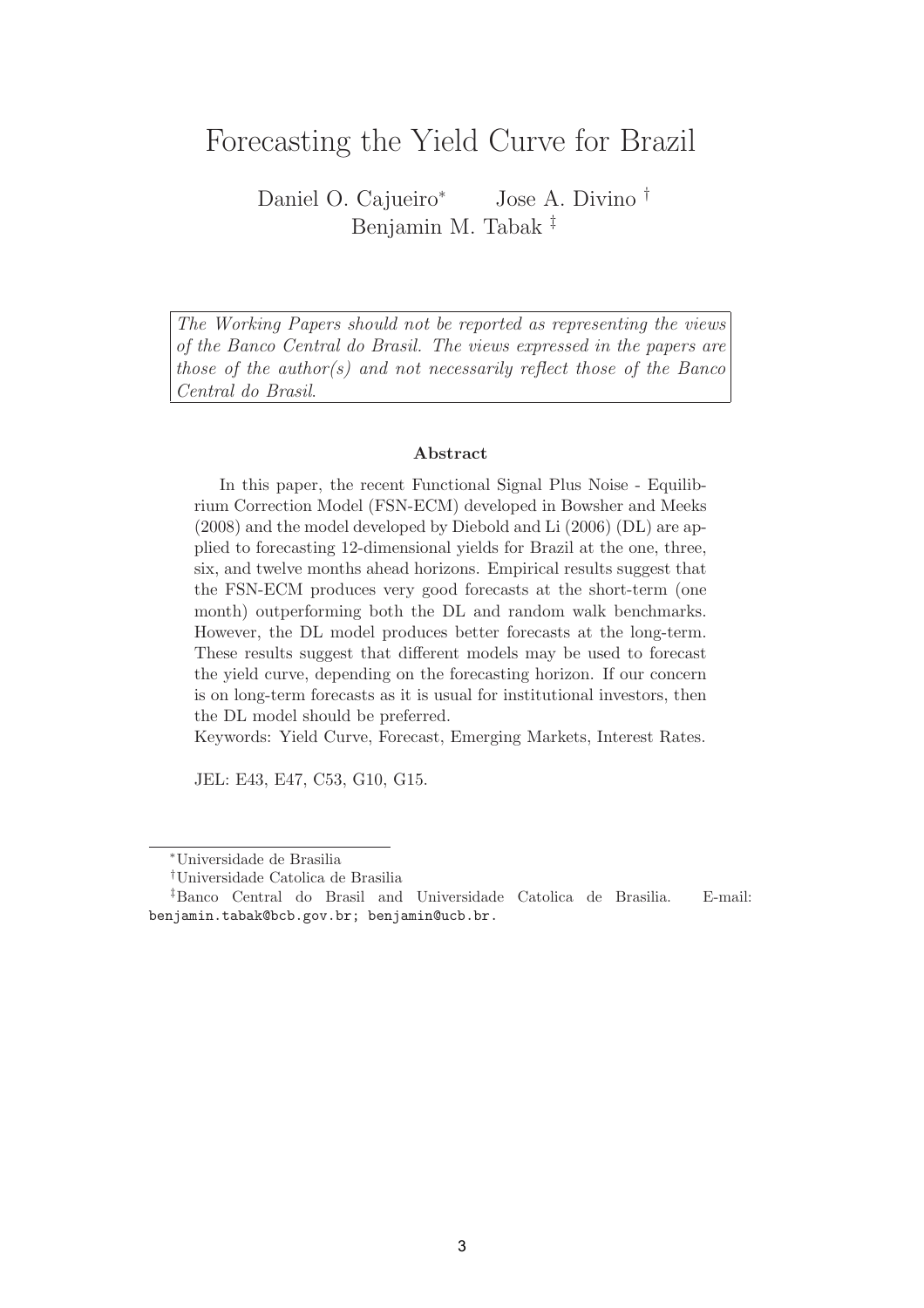## **1 Introduction**

The construction of yield curve forecasts is crucial for portfolio managers, risk managers, financial institutions and policy making. Furthermore, the yield curve has been shown to be an important leading indicator for economic activity and inflation [Duarte et al. (2006), Venetis et al. (2003), Stock and Watson (2003), Estrella and Hardouvelis (1991), Estrella and Mishkin (1997), Ang et al. (2006)]. It is also crucial for pension insurance companies, which have to produce forecasts of investments and liability flows. Therefore, since forecasting the evolution of the term structure is important for fixed income security pricing, managing interest rate risk, and estimating discount factors that are necessary to calculate market prices of bonds the development of forecasting models has been in the top of the agenda of researchers in the recent years.

Notwithstanding the recent effort on the development of forecasting models for the yield curve, there is to date only a handful of papers that have provided empirical evidence of the forecast accuracy of these models. Duffee (2002) shows that affine models such as the one presented in Dai and Singleton (2000) are dominated by random walk forecasts. The author argues that models that are able to produce accurate forecasts and are also consistent with finance theory can make an important contribution to the financial literature. In a recent paper, Diebold and Li (2006) (DL) have shown that a dynamic variant of the Nelson-Siegel (1987) components framework can be useful to model the yield curve and provide a consistent way of generating forecasts of the yield curve. In the case of the US, the authors show that their model outperforms traditional benchmarks such as the random walk model. However, their model does not outperform the random walk forecast for short-term forecasts (one-month ahead). Recently, Bowsher and Meeks (2008) have introduced a new model, the so-called Functional Signal Plus Noise with an Equilibrium Correction Model (FSN-ECM), which produces very good forecasts at the one-month ahead horizon in terms of mean squared forecast error. Furthermore, the authors show that this model outperforms the DL model and random walk at the short-term<sup>1</sup>.

Despite the recent advances in the forecasting literature, there has been little evidence supporting the usefulness of these models to forecast yields

<sup>&</sup>lt;sup>1</sup>See also Koopman et al.  $(2009)$ .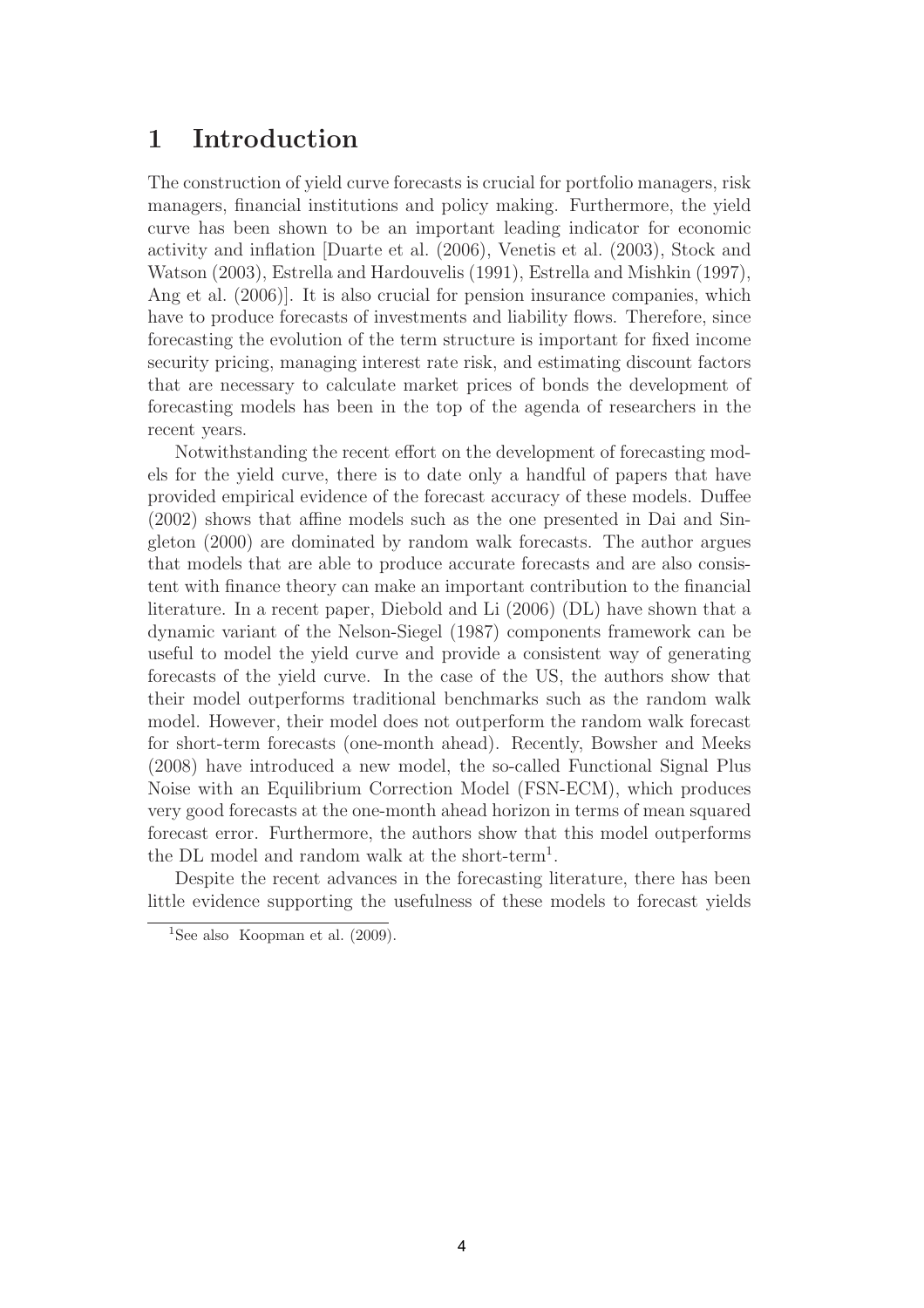from emerging market countries<sup>2</sup>. This is due mainly for two reasons:  $(1)$ the lack of good quality data; (2) when the data is available it covers a very limited time span, which makes it very difficult to reach sound conclusions. In order to fill this gap, at least partially, we analyze the Brazilian fixed income market, which is a very large market with many financial instruments with high liquidity.

We produce forecasts for the Brazilian yield curve using the DL dynamic version of the Nelson and Siegel exponential approach and the FSN-ECM. We find that: (1) The FSN-ECM is able to explain relatively well the yield curve at the 1-month forecasting horizon and also the shorter maturities of the yield curve (up to 6-months) at forecasting horizon of 3-months; (2) DL is able to explain relatively well the yield curve at long forecasting horizons (up to 12-months).

In the following, we will introduce the methodology in section 2. Data employed in the paper is described in section 3. Section 4 reports results, and section 5 concludes the paper.

### **2 Methodology**

The FSN-ECM specifies a vector autoregression representation for the knotyields which may be written as an equilibrium correction model (ECM). The resulting FSN-ECM model is written in a linear state space form, allowing for the use of the Kalman Filter to compute forecasts.

Let  $\tau$  be the maturity of a zero-coupon or discount bound with face value of \$1 and  $y_t(\tau)$  its yield to maturity from time t to  $t + \tau$ . In addition, define  $S_{\gamma_t}(\tau)$  as a dynamically evolving, natural cubic spline signal function or latent yield curve. It interpolates to the latent yields  $\gamma_t = (\gamma_{1t}, ..., \gamma_{mt})'$ . That is,  $S_{\gamma_t}(k_j) = \gamma_{jt}$  for  $j = 1, 2, ..., m$ , where  $S_{\gamma_t}(\tau) = (S_{\gamma_t}(\tau_1), ..., S_{\gamma_t}(\tau_N))'$  has m knots positioned at the maturities  $k = (1, k_1, ..., k_m)$ , which are deterministic and fixed over time. The vector  $\gamma_t$  is referred to as the knot yields of the spline.

The FSN-ECM model for the time series of N-dimensional observed yield curves,  $y_t(\tau)$ , with  $t = 1, 2, ..., T$ , is given by:

<sup>&</sup>lt;sup>2</sup>An important exception is the work of Vicente and Tabak (2008) that study Brazilian yields and show that the DL model dominate forecasts made from affine models and is also better than random walk forecasts for some maturities and forecast horizons.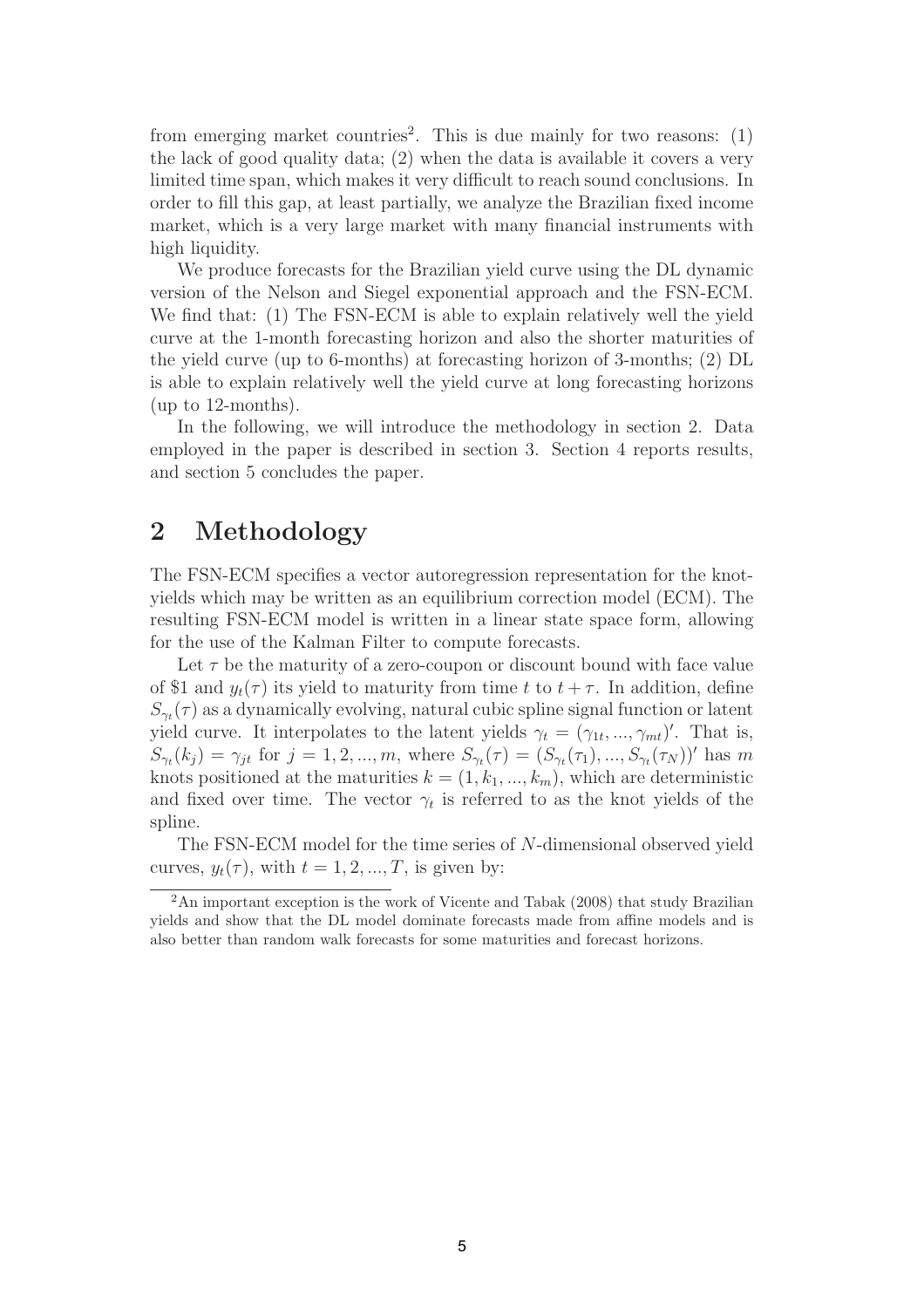$$
y_t(\tau) = S_{\gamma_t}(\tau) + \epsilon_t \tag{1}
$$

$$
\Delta \gamma_{t+1} = \alpha (\beta \gamma_t - \mu_s) + \Psi \Delta \gamma_t + \nu_t \tag{2}
$$

where, by Theorem 2 of Bowsher and Meeks (2008) or Poirier (1973),  $S_{\gamma}(\tau) = W(k, \tau)\gamma$ , an  $N \times m$  interpolation matrix that depends only on  $\tau$ and the knots position k. In addition,  $\alpha$  is a  $m \times (m-1)$  full rank matrix, and the matrix  $\beta$  is uniquely defined by  $\beta' \gamma_t = (\gamma_{j+1,t} - \gamma_{j,t})_{j=1}^{m-1}$ . The initial state  $(\gamma'_1, \gamma'_0)'$  has finite first and second moments given by  $\mu^*$  and  $\Omega^*$  respectively. The vector  $u_t = (\epsilon'_t, \nu'_t)'$  is a vector white noise process.

Note that the state equation (2) is consistent with the case where the knot-yields  $\gamma_t$  are integrated of first order, I(1), and the  $(m-1)$  spreads between them are cointegrated. In that case,  $E[\Delta \gamma_{t+1}] = 0$  and  $\mu_s = E[\beta' \gamma_t]$ . The N-dimensional  $S_{\gamma_t}(\tau)$  is also I(1) and has  $(N-1)$  stationary yield spreads which are cointegrated.

Under the previous conditions, Bowsher and Meeks (2008) argue that the FSN-ECM model can be written in a linear state space form. This representation allows for the use of the Kalman filter to perform both quasimaximum likelihood estimation (QMLE) and 1-step ahead forecast.

Define FSN(m)–ECM(p) as a model in which the spline  $S_{\gamma_t}(\tau)$  has knots positioned at m different maturities, meaning that the knot vector  $k$  is mdimensional, and the maximum lag order of the ECM state equation (2) is p for  $\gamma_{t+1}$ . Differently from Bowsher and Meeks (2008), who consider models with  $m \in \{5,6\}$  and  $p \in \{1,2\}$ , we address here the cases of  $m \in$  $\{3, 4, 5\}$  and  $p = 2$ . We consider only  $m \leq 5$  because our set of maturities, which contains only 12 maturities, is much smaller than the one considered in Bowsher and Meeks (2008), which contains 36 maturities. Furthermore, a model with a smaller number of knots also implies that less parameters have to be estimated, reducing the possibility of overfitting of the data used in the estimation step.

In order to carry out the estimation procedure, the following non-singular transformation of the state equation is performed.

$$
\varphi_t = (\gamma_{1,t}, \gamma_{2,t} - \gamma_{1,t}, ..., \gamma_{m,t} - \gamma_{m-1,t})' = \begin{bmatrix} 1 & 0_{1 \times (m-1)} \\ \beta' & 0 \end{bmatrix} \gamma_t = Q \gamma_t \tag{3}
$$

where  $\beta'$  is defined as in (2). The state equation may be written as the VAR: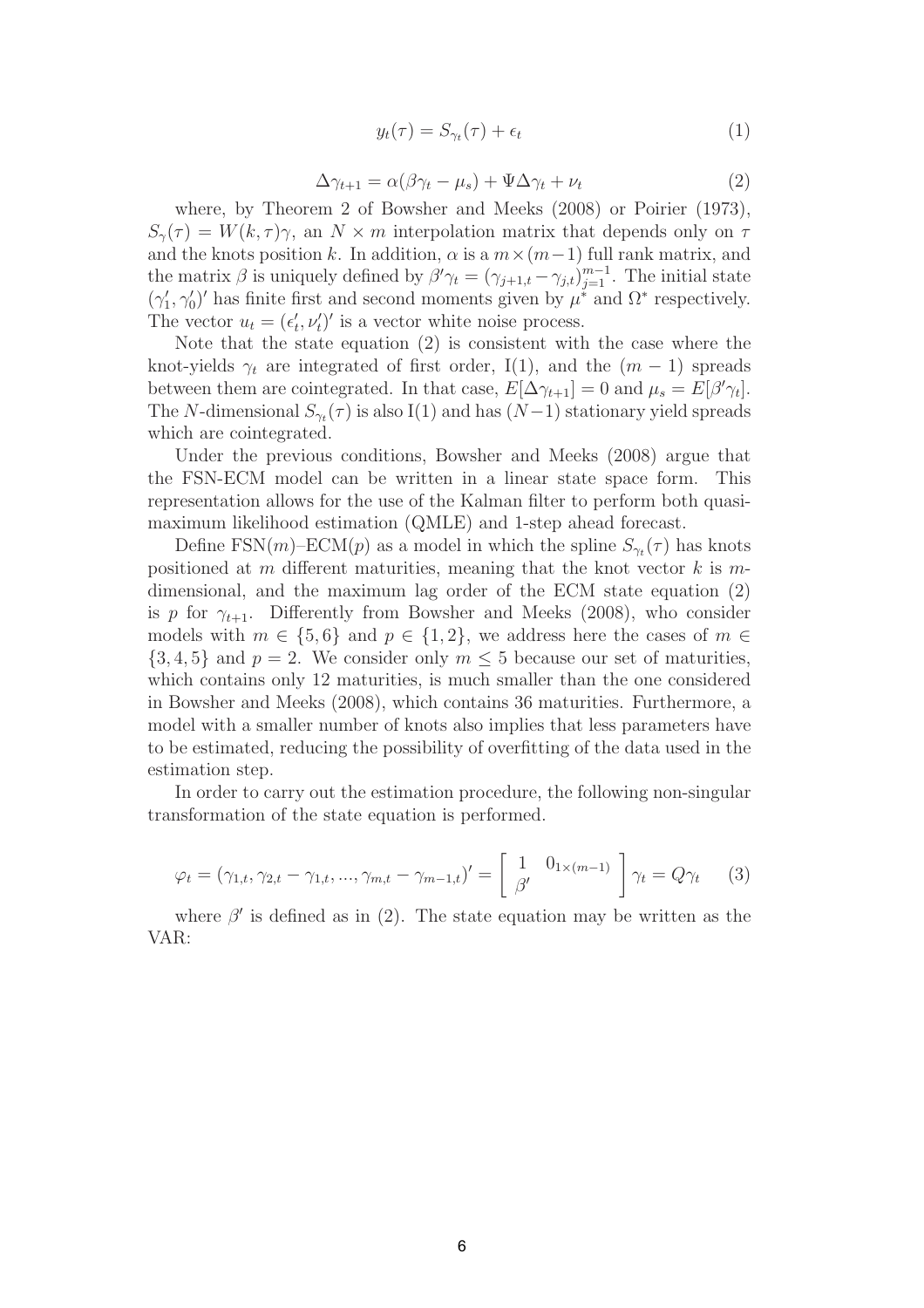$$
\Delta \varphi_{t+1} = Q\alpha (\beta' Q^{-1} \varphi_t - \mu_s) + Q\Psi Q^{-1} \Delta \varphi_t + \eta_t \tag{4}
$$

where  $\eta_t = Q \nu_t$  and  $\Omega_\eta = Var[\eta_t] = Q \Omega_\nu Q'.$ 

In the estimated  $FSN(m)-ECM(p)$  forecasting models, the covariance matrix  $\Omega_n$  is diagonal and  $\Omega_{\epsilon} = \sigma_{\epsilon}^2 I_N$  has the one free parameter,  $\sigma_{\epsilon}^2$ . The Kalman filter is initialized by using  $(\gamma'_1, \gamma'_0) = (\mu^*, \Omega^*)$ , where  $\Omega^* = 0$  and  $\mu^*$ is set equal to the yields  $(y_o(k)', y_{-1}(k)')'.$ 

Observe that, for computational purpose, the state equation (4) can be rewritten as:

$$
\varphi_{t+1} = [I + Q\alpha\beta'Q^{-1} + Q\Psi Q^{-1}]\varphi_t + Q\Psi Q^{-1}\varphi_{t-1} - Q\alpha\mu_s + Q\nu_t \quad (5)
$$

Define the  $X_t$  vector as:

$$
X_t = \begin{bmatrix} \varphi_t \\ \varphi_{t-1} \\ 1 \end{bmatrix}
$$

Then, the state space representation becomes:

$$
X_{t+1} = \begin{bmatrix} A & B & \overline{C} \\ I & 0 & 0 \\ 0 & 0 & I \end{bmatrix} X_t + \begin{bmatrix} Q \\ 0 \\ 0 \end{bmatrix} \nu_t
$$
 (6)

where  $A = [I + Q\alpha\beta'Q^{-1} + Q\Psi Q^{-1}], B = Q\Psi Q^{-1}$ , and  $\overline{C}$  is the vector  $-Q\alpha\mu_s$ . While the matrix A is fully estimated, B is assumed to be a diagonal matrix as in Bowsher and Meeks (2008) when  $m \leq 5$ , which is always the case here.

DL suggests modeling the yield curve using an extended version of the Nelson and Siegel (1987) approach, which is given by:

$$
y_t(\tau) = \beta_{1t} + \beta_{2t} \left(\frac{1 - e^{-\lambda_t \tau}}{\lambda_t \tau}\right) + \beta_{3t} \left(\frac{1 - e^{-\lambda_t \tau}}{\lambda_t \tau} - e^{-\lambda_t \tau}\right) \tag{7}
$$

where the  $\beta_{1t}$ ,  $\beta_{2t}$  and  $\beta_{3t}$  are interpreted as latent dynamic factors. These  $\beta's$  correspond to long (level), medium (slope) and short-term factors (curvature). We compute forecasts using the DL model assuming that  $\beta_i$ , for  $i = 1, 2, 3$ , follows a first-order autoregressive processes and forecasting the  $\beta_i$  in a similar fashion as Diebold and Li (2006).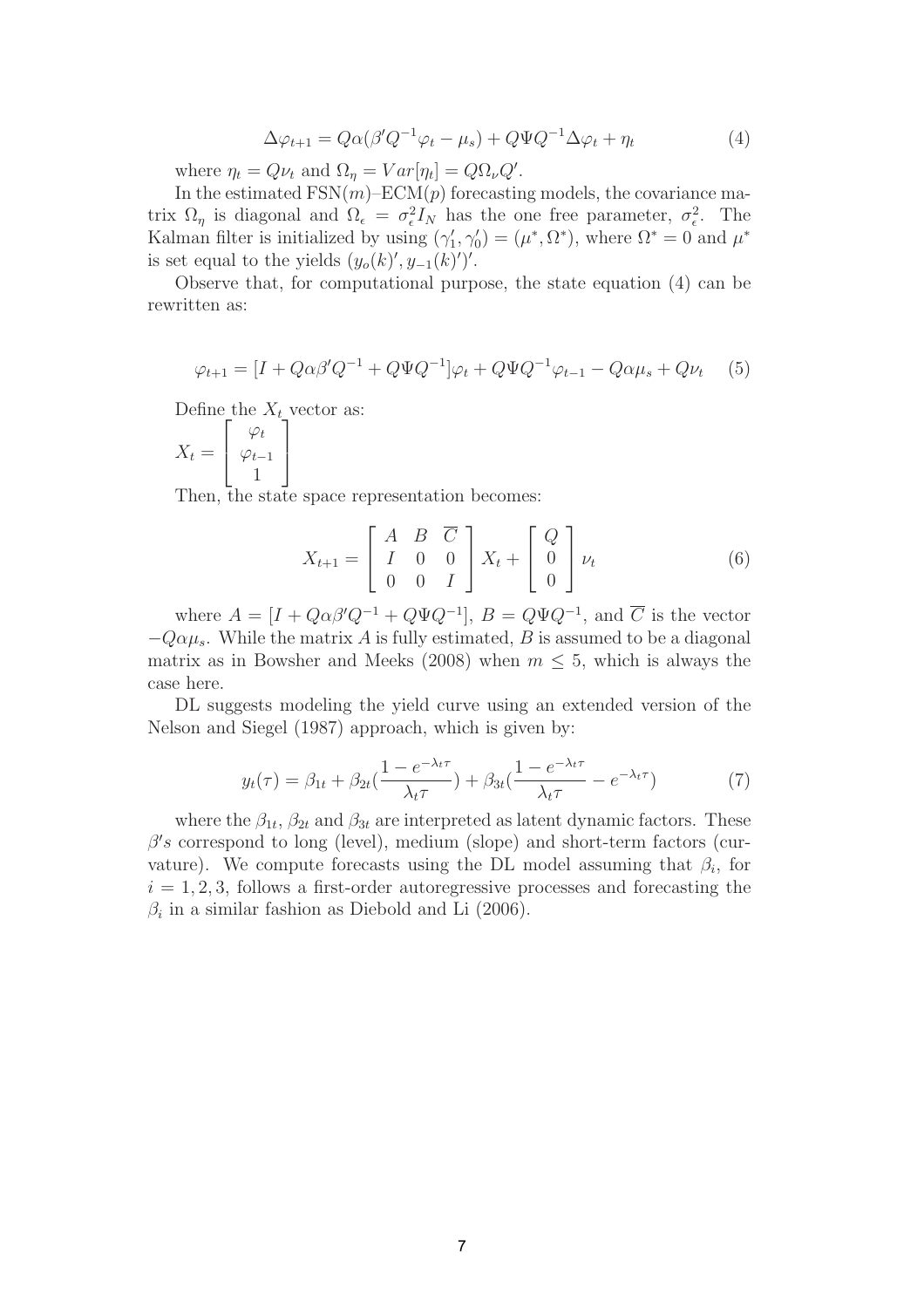## **3 Data**

We use data for Brazilian interest rates swap contracts for 1, 2, 3, 6, 9, 12, 15,  $18, 21, 24$  and 30 months maturities<sup>3</sup>. In these contracts, the buyer part pays a fixed rate over an agreed principal, and receives a floating rate over the same principal<sup>4</sup>. There are no intermediate cash-flows and the contracts are only settled on maturity. The daily interest rates (fixed rates) are negotiated by parties. The BM&F (Brazilian Mercantile Exchange - Bolsa de Mercadorias e Futuros) guarantees these contracts and, consequently, those interest rates can be seen as proxies for default-free interest rates<sup>5</sup>. These interest rates are the major benchmark in the Brazilian fixed income market.

The data is sampled daily, beginning on December 5, 1997 and ending on March 11, 2008. We have chosen this time period due to data availability. Before 1997, there is very little information on long-term maturity interest rates and they were illiquid. Liquidity of these yields increased after 1997. The full sample has 2,531 observations, and has been collected from the BM&F. Figure 1 presents a description of the data. An important issue is that there is a structural break in the Brazilian time series due to the abandonment of the crawling-peg exchange rate regime and adoption of a flexible exchange rate in January of 1999 with posterior institution of the Inflation Targeting regime in June of 1999. Therefore, interest rates volatility has decreased substantially in the recent period, since there are more degrees of freedom for monetary policy and exchange rates to absorb, at least partially, external shocks.

#### Place Figure 1 About Here

From the discussion above, it is clear that forecasting the yield curve for the Brazilian economy is a difficult task. For example, Lima et al. (2006) employ a VAR model to forecast long-term yields and show that the random walk outperforms that model. This result is robust to the inclusion of the true path of short-term interest rates within the VAR framework to forecast long-term yields.

<sup>&</sup>lt;sup>3</sup>In the recent period, longer term maturities have gained liquidity. However, since they were very illiquid in the period under analysis, they were not employed.

<sup>&</sup>lt;sup>4</sup>We choose to study the behavior of these yields because there are no available long time series for yields on Brazilian government bonds.

<sup>5</sup>BM&F also plays the custodian role.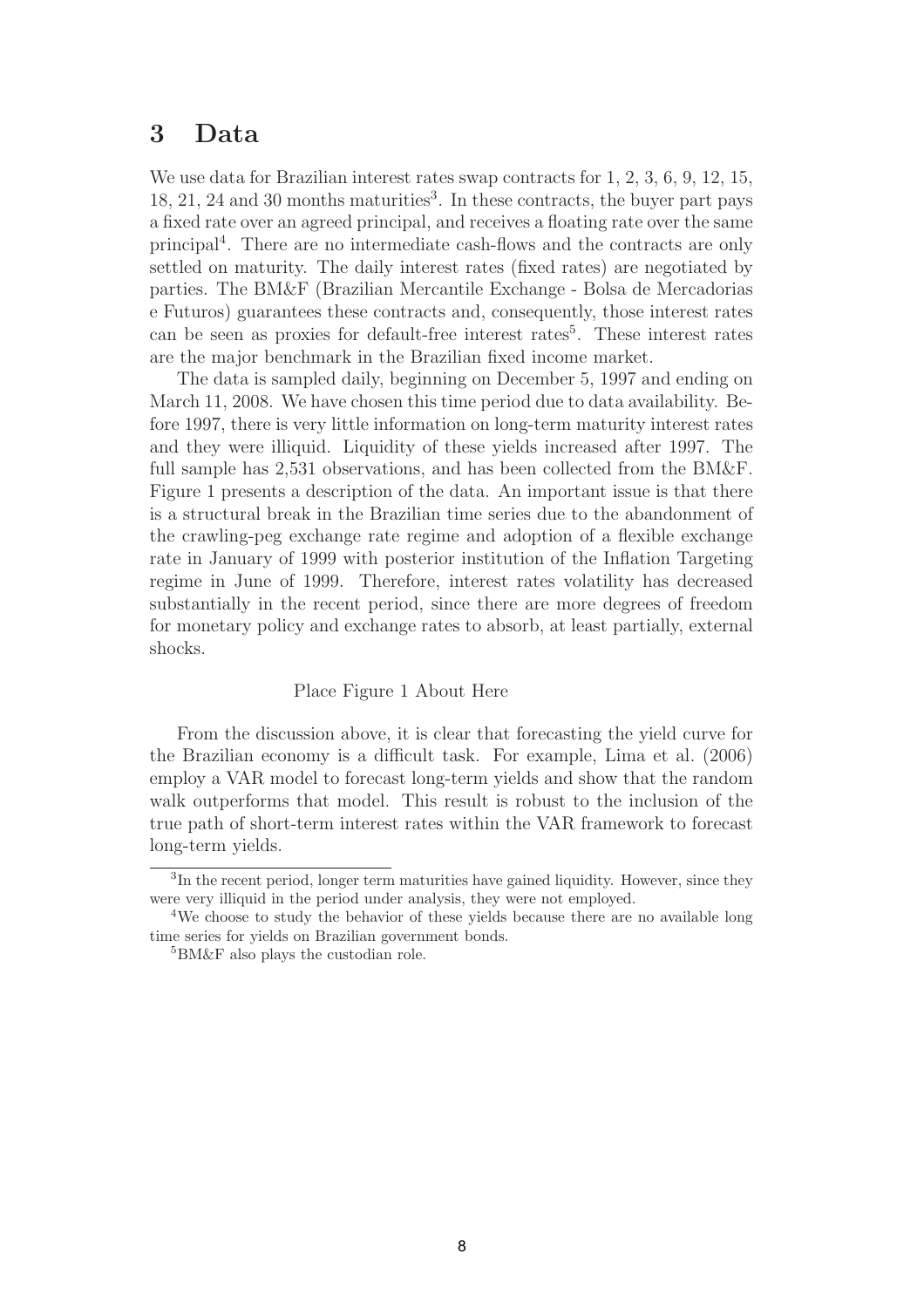We construct monthly yields as averages of daily yields for each month. Hence, we make monthly forecasts for each maturity using both the FSN-ECM and DL models.

## **4 Empirical Results**

Our purpose is to compare the out-of-sample forecasts of the two alternative models, FSN-ECM and DL with benchmark forecasts given by the random walk model. Bowsher and Meeks (2008) have shown that the FSN-ECM outperforms the DL for the case of the US. It is interesting to test whether their conclusions can also be drawn from the Brazilian fixed income market.

We make forecasts for the FSN-ECM and DL models and define forecast errors at  $t + h$  as  $\hat{y}_{t+h}(\tau) - y_{t+h}(\tau)$  where  $y_{t+h}$  and  $\hat{y}_{t+h}$  correspond to the actual and predicted future yields and  $\tau$  is the maturity. In order to make out-of-sample forecasts, we first estimate the FSN-ECM and DL models using the first half of the sample. We then reestimate the models including the next month and excluding the first month of the previous sample. We continue until we have exhausted the entire sample. Therefore, we update all the parameters for both models in each month and make forecasts for 1, 3, 6 and 12-months-ahead for the yield curve. We estimate the FSN-ECM model using 5, 4 and 3 knots to compare the results.

Table 2 presents results for the FSN-ECM, DL, and random walk (RW) forecasts. Forecasts using the DL model allways produce lower mean squared forecast errors (MSFE) than random walk forecasts (with the exception of 3-months horizon forecasts for longer term maturities). Forecasts made with the FSN-ECM model outperform the DL and random walk in terms of MSFE only at the 1-month ahead forecasting horizon. This model also predicts well short-maturity yields (up to 3-months) at most forecasting horizons.

#### Place Table 2 About Here

We compare the out-of-sample forecasting performance of FSN-ECM and DL models in terms of MSFE, and we test whether these models forecast are significantly superior than random walk benchmark forecasts by applying the popular Diebold and Mariano (1995) (DM) test. Let  $\{d_i\}_{i=1}^n$  be a function of the difference of square forecast errors produced by two models. We can write  $d_i$  as:

$$
d_i = (\hat{y}_{t+h,j}(\tau) - y_{t+h}(\tau))^2 - (\hat{y}_{t+h,RW}(\tau) - y_{t+h}(\tau))^2, \tag{8}
$$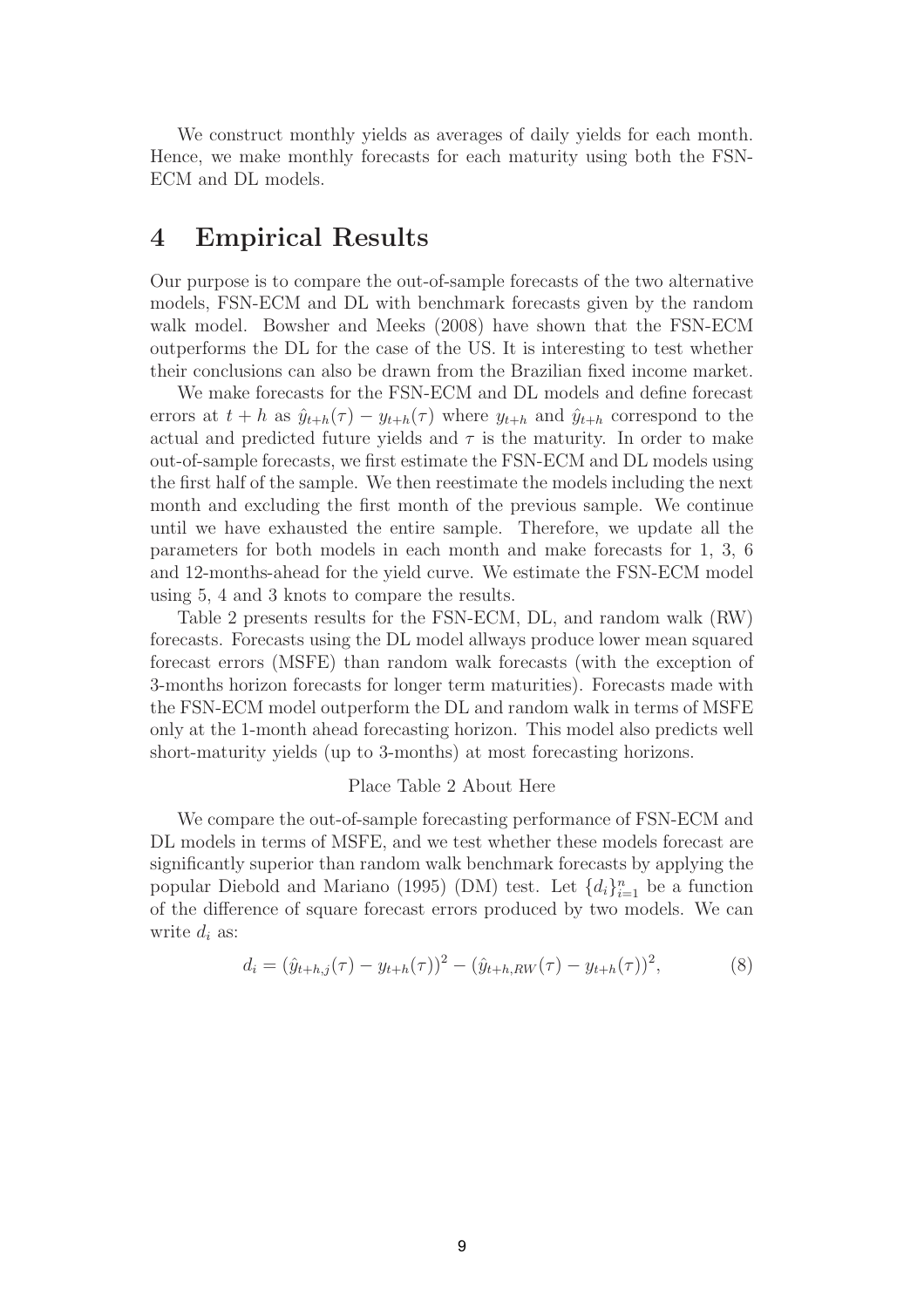where  $j = FSN - ECM$  or  $j = DL$ . The variables  $\hat{y}_j$ , and  $\hat{y}_{t+h,RW}$  are the h-steps ahead forecasts at time t of the FSN-ECM, DL and random walk (RW) models, respectively.

DM proposes a test to check whether the average loss differential  $\bar{d} =$  $\frac{1}{n}\sum_{i=1}^n d_i$  is statistically different from zero, which is given by:

$$
DM = \frac{\bar{d}}{\sqrt{\frac{\hat{\delta}}{n}}} \xrightarrow{d} N(0, 1) \tag{9}
$$

where  $\hat{\delta}$  is an estimate of the long run covariance matrix of the  $d_i$ . We employ the Newey and West (1987) estimate for  $\delta$ , which allows controlling for serial correlation in the forecasting errors.

Table 3 reports the results for the DM statistics. The null hypothesis is that the random walk MSFE equals the FSN-ECM and DL MSFE against the alternative hypothesis that the random walk MSFE is greater than the FSN-ECM and DL MSFE. The results suggest that the FSN-ECM outperforms the RW for 1 to 3-months maturity yields. Negative entries in the DM column of the table indicate a case for which point MSFE are lower when the alternative model is used (FSN-ECM or DL).

#### Place Table 3 About Here

The DM test indicates that the results are statistically significant and that mean squared forecast errors are much lower for the 1-month-ahead forecasting exercise.

Table 4 contains a summary of the empirical results comparing FSN-ECM and DL models using the DM statistics.

#### Place Table 4 About Here

The out-of-sample forecast exercise favors the FSN-ECM for short maturity yields at the short-term forecast horizon (1-month) an the DL for longer maturity yields at longer-term forecast horizons.

## **5 Conclusions**

In this paper the FSN-ECM and DL models are applied to forecasting 12 dimensional yield curves for Brazilian bonds at the 1, 3, 6, and 12 months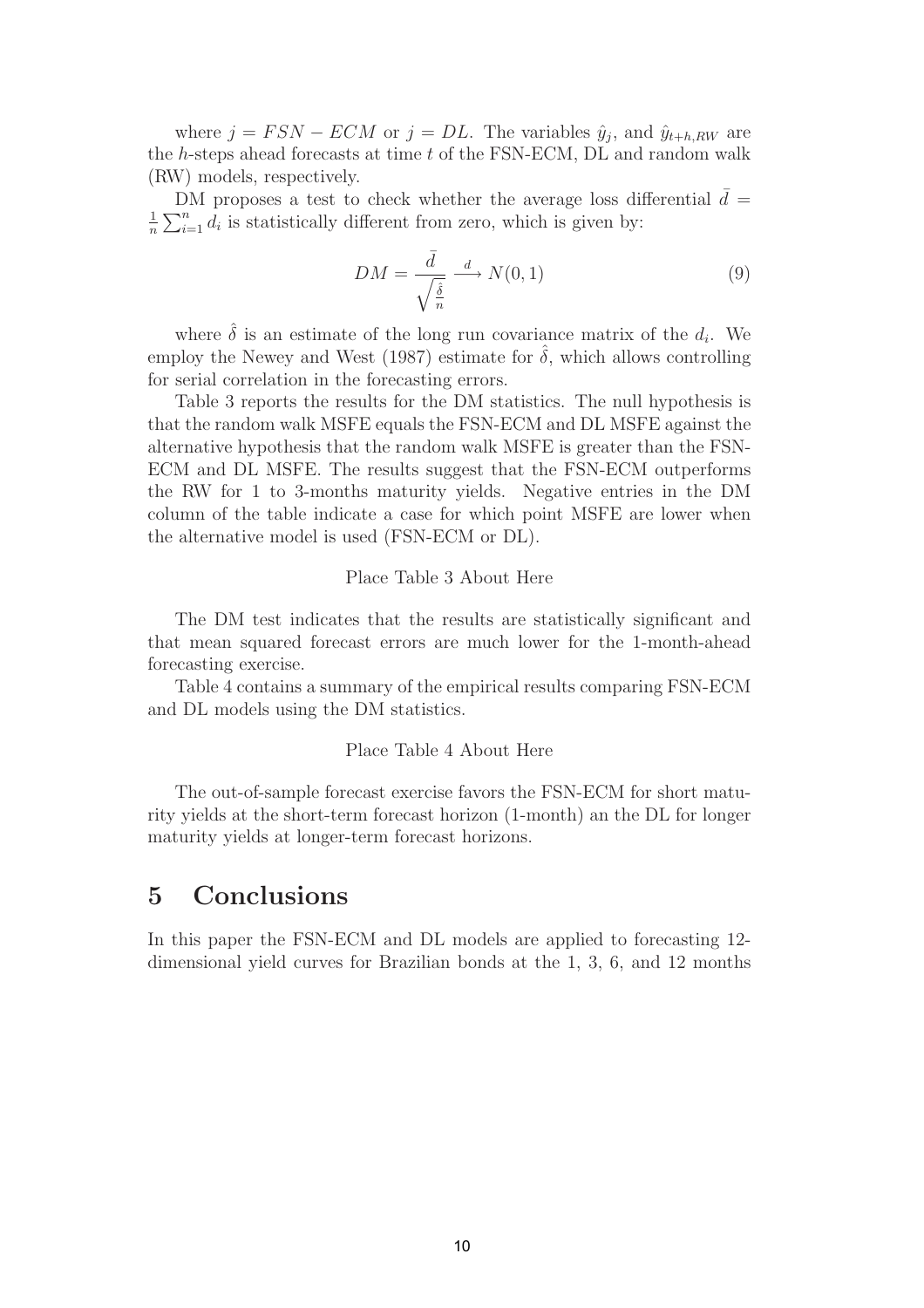ahead horizons. Our general conclusion is that the FSN-ECM model is useful for short-term yield curve forecasts (up to 3-months), whereas the DL model seems to be appropriate for longer-term forecasts. These results are robust to changing the number of knots used in the FSN-ECM model. In addition, they corroborate the findings of Bowsher and Meeks (2008), suggesting that the FSN-ECM is very useful for short-term forecasting.

In a recent paper Vereda et al. (2008) employ a VAR approach to forecast the term structure of interest rates and find that incorporating macro variables can improve forecasting performance, especially for longer-term forecasts6. Further research could exploit whether the inclusion of macroeconomic or financial variables can help predict the yield curve. Furthermore, it would be interesting to compare the forecasting performance of the models using different datasets for a variety of countries.

## **References**

- Ang, A., Piazzesi, M., 2003. A no-arbitrage vector autoregression of term structure dynamics with macroeconomic and latent variables. Journal of Monetary Economics 50, 745–787.
- Ang, A., Piazzesi, M., Wei, M., 2006. What does the yield curve tell us about gdp growth? Journal of Econometrics 131, 359–403.
- Bowsher, C. G., Meeks, R., 2008. High dimensional yield curves: Models and forecasting. Forthcoming in Journal of American Statistical Association.
- Dai, Q., Singleton, K., 2000. Specification analysis of affine term structure models. Journal of Finance 55, 1943–1978.
- Diebold, F. X., Li, C., February 2006. Forecasting the term structure of government bond yields. Journal of Econometrics 127 (2), 337–364.
- Duarte, A., Venetis, I. A., Paya, I., 2006. Predicting real growth and the probability of recession in the euro area using the yield spread. International Journal of Forecasting 131, 261–277.

 ${}^{6}$ Ang and Piazzesi (2003) also show that a significant proportion of the level and slope factors of the yield curve may be attributed to macro factors, particularly to inflation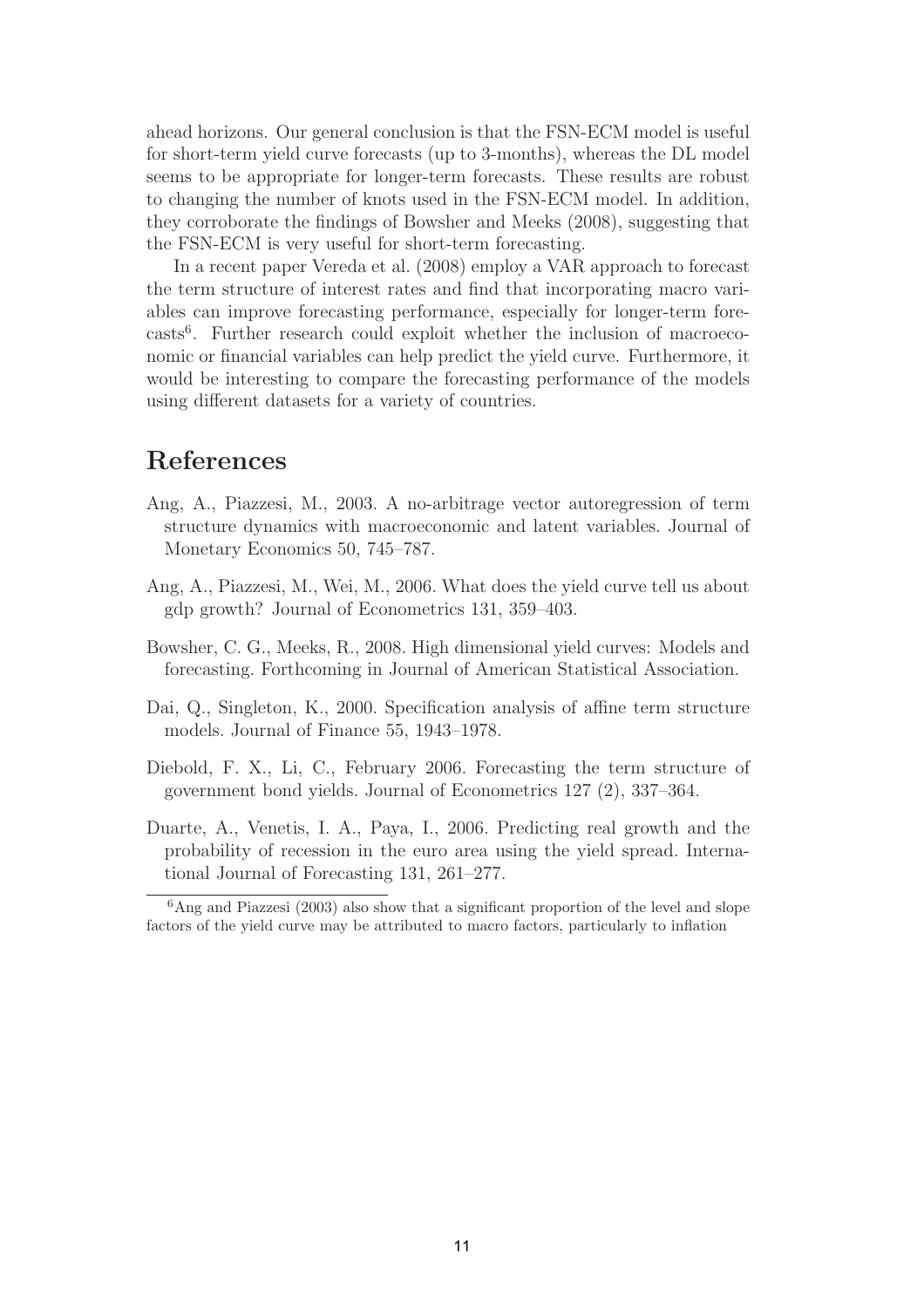- Duffee, G., 2002. Term premia and interest rate forecasts in affine models. Journal of Finance 57, 405–443.
- Estrella, A., Hardouvelis, G., 1991. The term structure as a predictor of real economic activity. Journal of Finance 46, 555–576.
- Estrella, A., Mishkin, F., 1997. The predictive power of the term structure of interest rates in europe and the united states: Implications for the european central bank. European Economic Review 41, 1375–1401.
- Koopman, S. J., Mallee, M. I., van der Wel, M., 2009. Analyzing the term structure of interest rates using the dynamic nelson-siegel model with timevarying parameters. Forthcoming in Journal of Business and Economic Statistics.
- Lima, E. J. A., Luduvice, F., Tabak, B. M., Oct. 2006. Forecasting interest rates: an application for brazil. Working Papers Series 120, Central Bank of Brazil, Research Department.
- Nelson, C., Siegel, A., 1987. Parsimonous modeling of yield curve. Journal of Business 60, 473–489.
- Newey, W. K., West, K. D., 1987. A simple, positive semi-definite, heteroskedasticity and autocorrelation consistent covariance matrix. Econometrica 55, 703–708.
- Poirier, D. J., 1973. Piecewise regression using cubic spline. Journal of the American Statistical Association 68, 515–524.
- Stock, J., Watson, M., 2003. Forecasting output and inflation: The role of asset prices. Journal of Economic Literature 41, 788–829.
- Venetis, I. A., Paya, I., Peel, D. A., 2003. Re-examination of the predictability of economic activity using the yield spread: a nonlinear approach. International Review of Economics & Finance 12, 187–206.
- Vereda, L., Lopes, H., Fukuda, R., 2008. Estimating var models for the term structure of interest rates. Insurance: Mathematics and Economics 42, 548–559.
- Vicente, J., Tabak, B. M., 2008. Forecasting bond yields in the brazilian fixed income market. International Journal of Forecasting 24 (3), 490–497.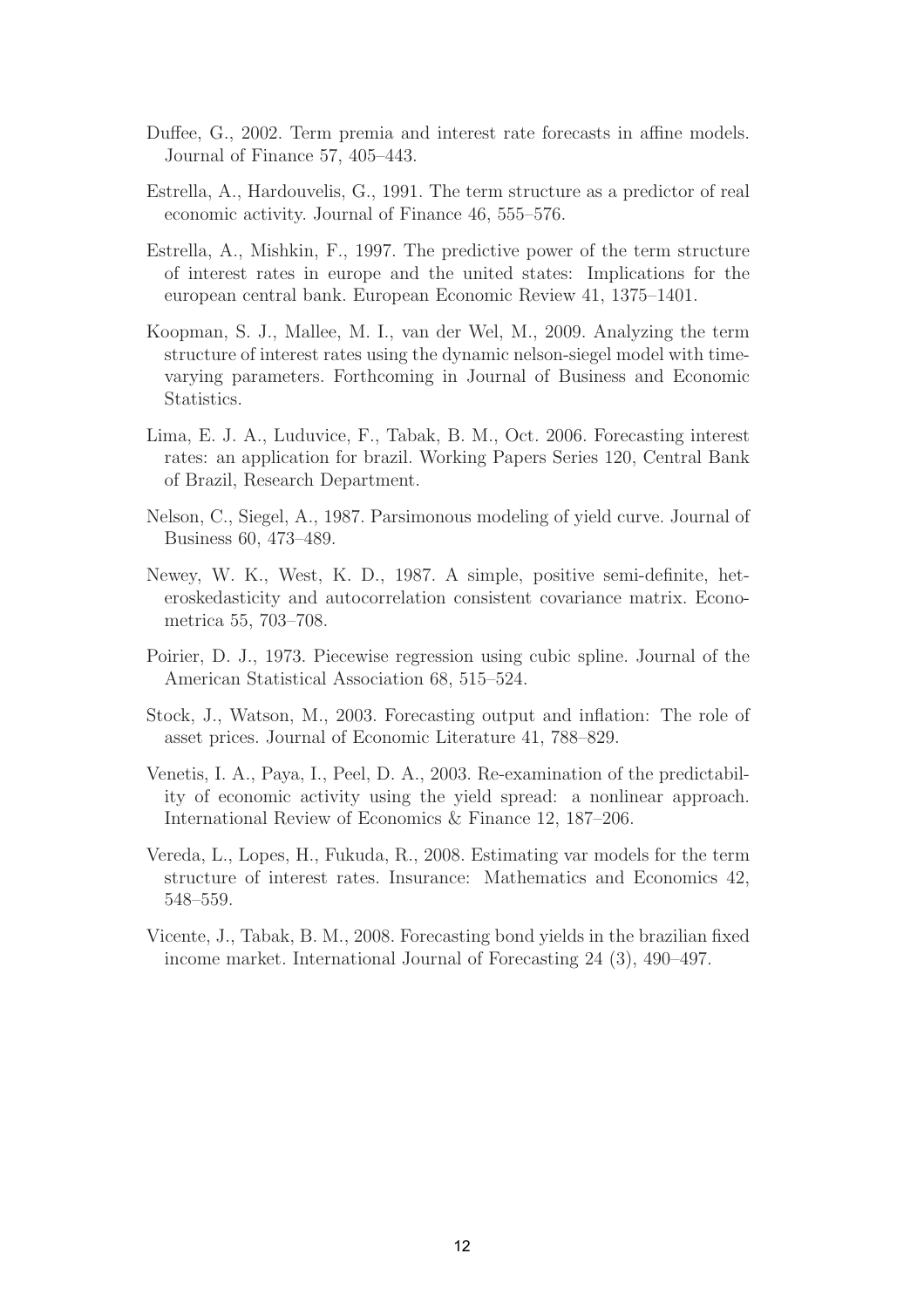|           | Mean  | Std. Dev. | Maximum | Minimum |
|-----------|-------|-----------|---------|---------|
| 1M        | 19.64 | 6.73      | 63.27   | 11.05   |
| 2M        | 19.69 | 6.62      | 60.07   | 11.03   |
| 3M        | 19.77 | 6.54      | 58.90   | 11.01   |
| 6M        | 20.10 | 6.49      | 54.07   | 10.98   |
| 9M        | 20.45 | 6.74      | 54.00   | 10.81   |
| 12M       | 20.70 | 6.96      | 54.10   | 10.69   |
| 15M       | 21.02 | 7.25      | 54.93   | 10.62   |
| 18M       | 21.26 | 7.48      | 55.53   | 10.49   |
| 21M       | 21.47 | 7.67      | 55.92   | 10.44   |
| 24M       | 21.65 | 7.84      | 56.24   | 10.35   |
| 30M       | 21.96 | 8.10      | 56.38   | 10.20   |
| Slope     | 2.33  | 4.66      | 20.15   | (16.53) |
| Curvature | 83.01 | 27.96     | 223.97  | 43.41   |

Table 1: Descriptive Statistics of Yields in the Brazilian Fixed Income Market.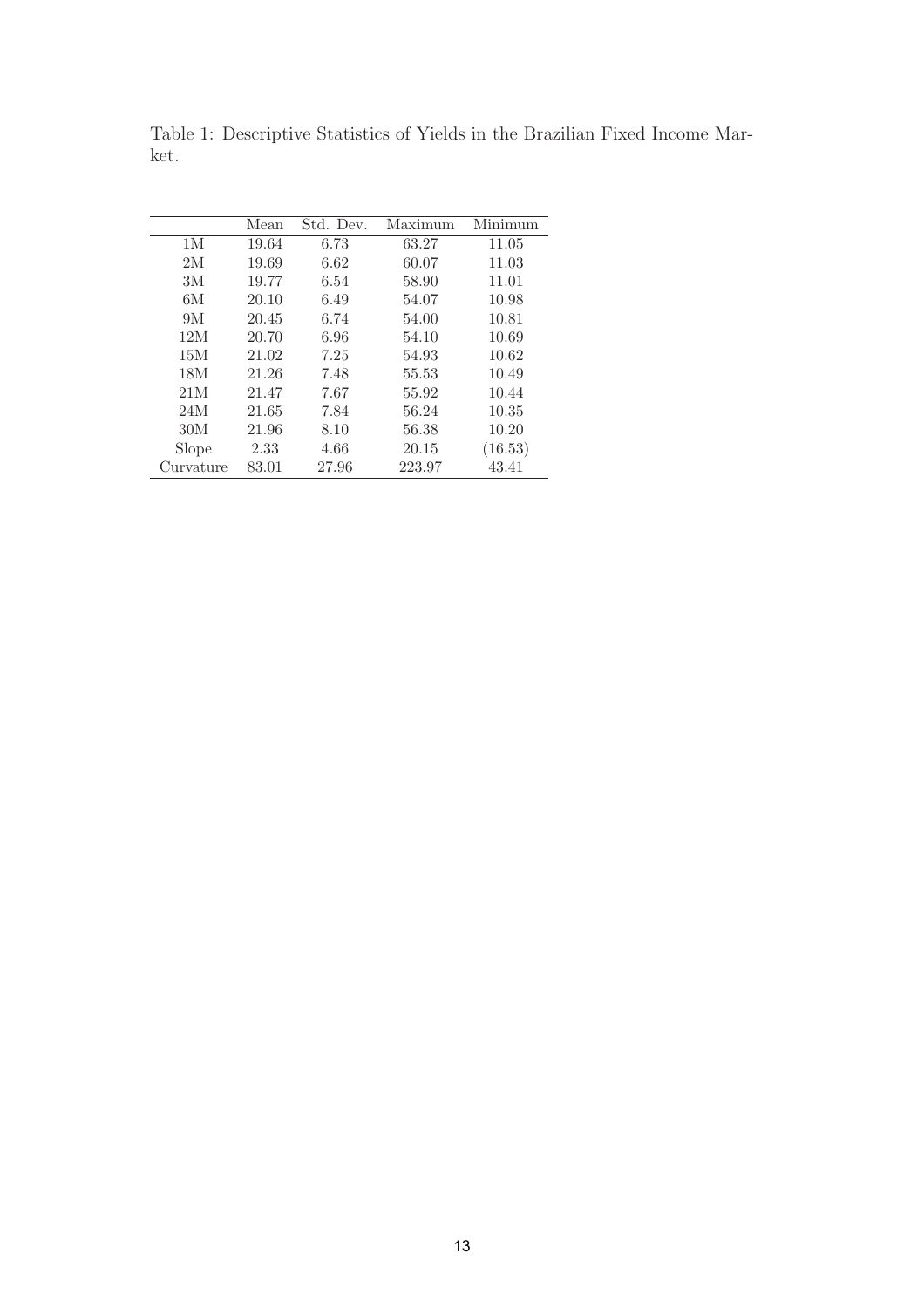| Maturity                           | FSN-ECM  | FSN-ECM  | DL       | $\mathbf{RW}$ |
|------------------------------------|----------|----------|----------|---------------|
|                                    | 5 Knots  | 4 Knots  |          |               |
| Panel A: 1-month-ahead forecasts.  |          |          |          |               |
| $1$ -month                         | 0.37     | 0.41     | 0.47     | 0.72          |
| 2-months                           | 0.43     | 0.47     | 0.52     | 0.73          |
| 3-months                           | 0.48     | 0.50     | 0.54     | 0.73          |
| 6-months                           | 0.58     | 0.54     | 0.62     | 0.80          |
| 9-months                           | 0.66     | 0.60     | 0.69     | 0.88          |
| $12$ -months                       | 0.75     | 0.69     | 0.78     | 0.97          |
| 15-months                          | 0.83     | 0.78     | 0.87     | 1.08          |
| 18-months                          | 0.90     | 0.86     | 0.94     | 1.19          |
| 21-months                          | 0.97     | 0.92     | 0.99     | 1.28          |
| 24-months                          | 1.02     | 0.96     | 1.02     | 1.37          |
| 30-months                          | 1.09     | 1.01     | 1.05     | 1.53          |
| Panel B: 3-months ahead forecasts  |          |          |          |               |
| $1$ -month                         | 1.45     | 1.41     | 1.76     | 1.90          |
| 2-months                           | 1.53     | 1.48     | 1.77     | 1.87          |
| 3-months                           | 1.61     | 1.55     | 1.78     | 1.83          |
| 6-months                           | 1.86     | 1.78     | 1.88     | 1.78          |
| 9-months                           | 2.11     | $2.00\,$ | 2.00     | 1.85          |
| $12$ -months                       | 2.36     | 2.22     | 2.15     | 1.98          |
| 15-months                          | 2.56     | 2.42     | 2.29     | 2.14          |
| 18-months                          | 2.72     | 2.61     | 2.42     | 2.30          |
| $21$ -months                       | 2.87     | 2.77     | 2.53     | 2.46          |
| 24-months                          | 3.00     | 2.90     | 2.62     | 2.60          |
| 30-months                          | 3.20     | $3.05\,$ | 2.75     | 2.86          |
| Panel C: 6-months ahead forecasts  |          |          |          |               |
| $1$ -month                         | 2.51     | 2.42     | 2.80     | 3.34          |
| 2-months                           | 2.68     | 2.59     | 2.83     | 3.32          |
| 3-months                           | 2.85     | 2.77     | 2.87     | $3.30\,$      |
| 6-months                           | 3.37     | 3.31     | 3.02     | 3.28          |
| 9-months                           | 3.86     | 3.79     | 3.20     | $3.39\,$      |
| $12$ -months                       | 4.29     | 4.21     | 3.40     | $3.56\,$      |
| 15-months                          | 4.65     | 4.59     | 3.59     | 3.77          |
| 18-months                          | 4.96     | 4.93     | 3.76     | 4.00          |
| $21$ -months                       | 5.23     | 5.22     | 3.91     | 4.21          |
| 24-months                          | 5.47     | 5.47     | 4.03     | 4.41          |
| 30-months                          | 5.88     | 5.82     | 4.21     | 4.79          |
| Panel D: 12-months ahead forecasts |          |          |          |               |
| $1$ -month                         | $4.28\,$ | $4.29\,$ | 4.06     | $5.03\,$      |
| 2-months                           | 4.55     | 4.58     | 4.09     | 5.06          |
| 3-months                           | 4.80     | 4.85     | 4.12     | 5.07          |
| 6-months                           | 5.46     | $5.55\,$ | 4.24     | 5.03          |
| 9-months                           | 6.03     | 6.13     | 4.42     | 5.09          |
| 12-months                          | 6.51     | 6.63     | 4.65     | 5.21          |
| 15-months                          |          |          |          |               |
|                                    | 6.93     | 7.07     | 4.87     | 5.37          |
| 18-months                          | 7.31     | 7.49     | 5.08     | 5.56          |
| 21-months                          | 7.65     | 7.86     | $5.27\,$ | 5.74          |
| 24-months                          | 7.97     | 8.19     | 5.43     | 5.91          |
| 30-months                          | 8.52     | $8.72\,$ | 5.68     | 6.25          |

Table 2: MSFE for FSN-ECM (using 5 and 4 knots), DL and Random Walk (RW) Forecasts (in basis points)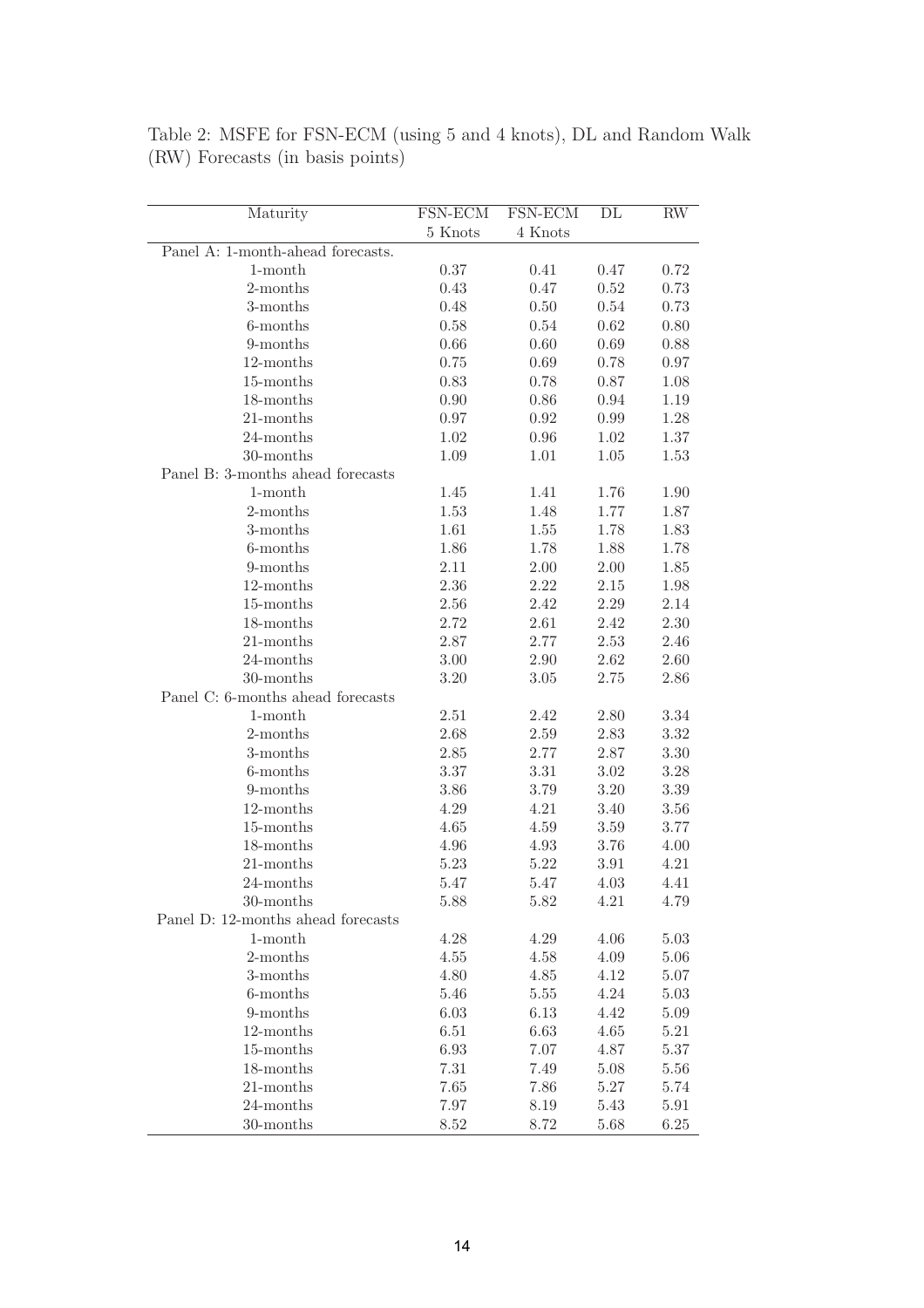Table 3: DM statistics comparing MSFE of FSN-ECM (using 5 and 4 knots) and DL model with random walk (RW) forecasts

| Maturity                     | $RW-DL$  | p-value  | $RW-FSN-ECM(4)$ | p-value  | $RW-FSN-ECM(5)$ | p-value  |
|------------------------------|----------|----------|-----------------|----------|-----------------|----------|
| Panel A: 1-month Forecasts   |          |          |                 |          |                 |          |
| 1 month                      | $-2.61$  | 0.00     | $-2.48$         | 0.01     | $-2.66$         | 0.00     |
| 2 months                     | $-2.50$  | 0.01     | $-2.21$         | $0.01\,$ | $-2.47$         | $0.01\,$ |
| 3 months                     | $-2.56$  | $0.01\,$ | $-2.14$         | $0.02\,$ | $-2.38$         | $0.01\,$ |
| 6 months                     | $-2.32$  | $0.01\,$ | $-2.37$         | $0.01\,$ | $-2.28$         | $0.01\,$ |
| 9 months                     | $-2.09$  | $0.02\,$ | $-2.16$         | $0.02\,$ | $-1.97$         | $0.02\,$ |
| 12 months                    | $-1.99$  | $0.02\,$ | $-2.03$         | $0.02\,$ | $-1.84$         | $0.03\,$ |
| 15 months                    | $-1.95$  | $0.03\,$ | $-1.99$         | $0.02\,$ | $-1.86$         | $0.03\,$ |
| 18 months                    | $-1.94$  | $0.03\,$ | $-1.97$         | $0.02\,$ | $-1.92$         | $0.03\,$ |
| 21 months                    | $-1.93$  | $0.03\,$ | $-1.95$         | $0.03\,$ | $-1.92$         | $0.03\,$ |
| 24 months                    | $-1.93$  | $0.03\,$ | $-1.96$         | $0.02\,$ | $-1.92$         | $0.03\,$ |
| 30 months                    | $-1.93$  | $0.03\,$ | $-2.01$         | $0.02\,$ | $-1.89$         | $0.03\,$ |
| Panel B: 3-months Forecasts  |          |          |                 |          |                 |          |
| 1 month                      | $-0.58$  | $0.28\,$ | 1.20            | 0.89     | $-0.99$         | 0.16     |
| 2 months                     | $-0.43$  | 0.33     | $-0.81$         | $0.21\,$ | $-0.79$         | $0.21\,$ |
| $3$ months $\,$              | $-0.20$  | 0.42     | $-0.99$         | 0.16     | $-0.56$         | 0.29     |
| 6 months                     | $0.37\,$ | 0.64     | $-1.09$         | 0.14     | $0.21\,$        | 0.58     |
| 9 months                     | 0.47     | 0.68     | $-1.02$         | $0.15\,$ | 0.72            | $0.76\,$ |
| 12 months                    | 0.43     | $0.67\,$ | $-0.78$         | 0.22     | 0.97            | 0.83     |
| 15 months                    | $0.36\,$ | $0.64\,$ | $-0.67$         | $0.25\,$ | $1.01\,$        | $0.84\,$ |
| 18 months                    | $0.25\,$ | $0.60\,$ | $-0.70$         | $0.24\,$ | 0.94            | 0.83     |
| 21 months                    | $0.14\,$ | $0.56\,$ | $-0.67$         | 0.25     | 0.86            | $0.81\,$ |
| 24 months                    | $0.03\,$ | $0.51\,$ | $-0.59$         | 0.28     | 0.77            | 0.78     |
| 30 months                    | $-0.17$  | 0.43     | $-0.57$         | 0.28     | 0.77            | 0.78     |
| Panel C: 6-months Forecasts  |          |          |                 |          |                 |          |
| 1 month                      | $-0.92$  | 0.18     | $-1.16$         | 0.12     | $-0.99$         | 0.16     |
| 2 months                     | $-0.87$  | $0.19\,$ | $-1.29$         | 0.10     | $-0.79$         | $0.22\,$ |
| 3 months                     | $-0.81$  | 0.21     | $-1.29$         | 0.10     | $-0.56$         | 0.29     |
| 6 months                     | $-0.52$  | 0.30     | $-1.17$         | 0.12     | 0.11            | 0.54     |
| 9 months                     | $-0.32$  | $0.37\,$ | $-1.12$         | $0.13\,$ | 0.11            | 0.54     |
| 12 months                    | $-0.24$  | 0.41     | $-1.05$         | $0.15\,$ | 0.82            | 0.79     |
| 15 months                    | $-0.22$  | 0.41     | $-1.01$         | 0.16     | $0.92\,$        | 0.82     |
| 18 months                    | $-0.25$  | 0.40     | $-0.98$         | 0.16     | 0.94            | 0.83     |
| 21 months                    | $-0.29$  | $0.39\,$ | $-0.95$         | 0.17     | 0.93            | 0.82     |
| 24 months                    | $-0.33$  | $0.37\,$ | $-0.92$         | 0.18     | 0.90            | 0.82     |
| 30 months                    | $-0.42$  | 0.34     | $-0.90$         | 0.18     | $0.81\,$        | 0.79     |
| Panel D: 12-months Forecasts |          |          |                 |          |                 |          |
| 1 month                      | $-1.12$  | 0.13     | $-1.51$         | $0.07\,$ | $-0.63$         | $0.26\,$ |
| 2 months                     | $-1.17$  | $0.12\,$ | $-1.53$         | $0.06\,$ | $-0.41$         | 0.34     |
| 3 months                     | $-1.18$  | 0.12     | $-1.53$         | $0.06\,$ | $-0.21$         | $0.42\,$ |
| 6 months                     | $-1.10$  | 0.14     | $-1.36$         | 0.09     | $0.31\,$        | $0.62\,$ |
| 9 months                     | $-0.96$  | $0.17\,$ | $-1.28$         | $0.10\,$ | 0.65            | 0.74     |
| 12 months                    | $-0.79$  | 0.21     | $-1.18$         | $0.12\,$ | $0.86\,$        | $0.81\,$ |
| 15 months                    | $-0.65$  | $0.26\,$ | $-1.11$         | 0.13     | 0.99            | 0.84     |
| 18 months                    | $-0.55$  | $0.29\,$ | $-1.01$         | $0.16\,$ | $1.06\,$        | 0.86     |
| 21 months                    | $-0.48$  | 0.32     | $-0.90$         | 0.18     | 1.10            | 0.86     |
| 24 months                    | $-0.44$  | $0.33\,$ | $-0.80$         | $0.21\,$ | 1.13            | 0.87     |
| $30 \text{ months}$          | $-0.42$  | $0.34\,$ | $-0.72$         | $0.24\,$ | $1.12\,$        | $0.87\,$ |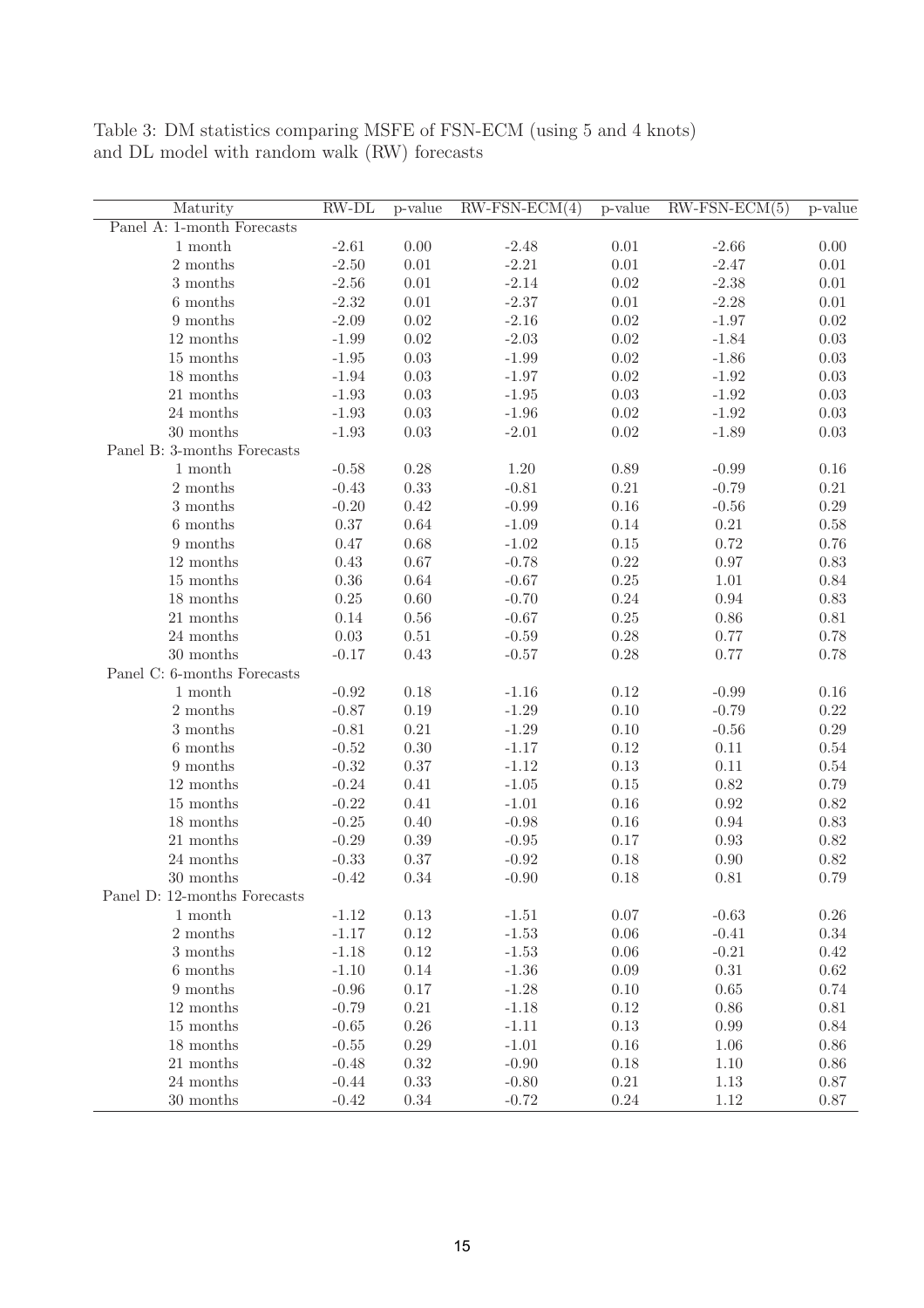| 0.09<br>$-1.36$<br>$-2.21$<br>$0.01\,$<br>1 month<br>$0.16\,$<br>2 months<br>$-0.98$<br>$-1.86$<br>0.03<br>$-0.85$<br>0.20<br>3 months<br>$-1.45$<br>0.07<br>0.09<br>$0.21\,$<br>6 months<br>$-1.37$<br>$-0.82$<br>0.10<br>0.29<br>9 months<br>$-1.28$<br>$-0.56$<br>0.14<br>12 months<br>$-1.09$<br>$-0.52$<br>0.30<br>0.16<br>15 months<br>$-0.99$<br>$-0.54$<br>0.29<br>0.18<br>18 months<br>$-0.92$<br>$-0.51$<br>0.31<br>$0.20\,$<br>21 months<br>$-0.85$<br>$-0.31$<br>0.38<br>$0.22\,$<br>$0.04\,$<br>24 months<br>$-0.77$<br>0.51<br>0.27<br>0.72<br>30 months<br>$-0.60$<br>0.58<br>Panel B: 3-months Forecasts<br>$0.66\,$<br>0.74<br>0.09<br>1 month<br>$-1.32$<br>$0.29\,$<br>0.61<br>2 months<br>$-1.01$<br>0.16<br>0.37<br>$-0.71$<br>3 months<br>$-0.33$<br>0.24<br>0.16<br>6 months<br>$-1.01$<br>$-0.09$<br>0.46<br>$-0.85$<br>0.20<br>$0.34\,$<br>9 months<br>0.63<br>0.26<br>0.62<br>12 months<br>$-0.65$<br>0.73<br>$0.31\,$<br>15 months<br>$-0.49$<br>0.75<br>0.77<br>0.36<br>0.82<br>18 months<br>$-0.35$<br>0.79<br>$-0.21$<br>$0.42\,$<br>0.89<br>$0.81\,$<br>21 months<br>24 months<br>$-0.09$<br>0.47<br>$0.96\,$<br>0.83<br>30 months<br>0.12<br>0.55<br>1.09<br>$0.86\,$<br>Panel C: 6-months Forecasts<br>$1$ month $\,$<br>$0.86\,$<br>0.81<br>0.16<br>$-1.01$<br>2 months<br>$0.67\,$<br>$-0.46$<br>0.75<br>0.32<br>3 months<br>0.45<br>0.67<br>$-0.06$<br>0.48<br>6 months<br>$-0.05$<br>0.48<br>0.62<br>0.73<br>9 months<br>$-0.09$<br>0.46<br>0.99<br>0.84<br>12 months<br>$0.00\,$<br>0.50<br>1.23<br>0.89<br>15 months<br>$0.07\,$<br>0.53<br>1.37<br>$0.92\,$<br>18 months<br>0.13<br>$0.55\,$<br>1.47<br>$0.93\,$<br>$21\ \mathrm{months}$<br>0.19<br>$0.58\,$<br>1.57<br>$0.94\,$<br>$24$ months $\,$<br>0.25<br>0.60<br>1.67<br>$0.95\,$<br>30 months<br>0.33<br>0.63<br>1.84<br>0.97<br>Panel D: 12-months Forecasts<br>$0.97\,$<br>0.83<br>0.41<br>0.66<br>1 month<br>0.70<br>2 months<br>0.95<br>0.83<br>0.76<br>3 months<br>0.94<br>0.83<br>0.90<br>0.82<br>6 months<br>$0.89\,$<br>0.81<br>1.29<br>0.90<br>9 months<br>0.74<br>0.77<br>$0.94\,$<br>1.53<br>12 months<br>0.57<br>0.72<br>1.69<br>$0.95\,$<br>15 months<br>0.45<br>0.67<br>1.80<br>0.96<br>0.38<br>18 months<br>0.65<br>1.89<br>0.97<br>21 months<br>0.35<br>0.64<br>1.99<br>0.98<br>0.33<br>24 months<br>0.63<br>2.09<br>0.98<br>$0.32\,$<br>30 months<br>0.62<br>2.27<br>0.99 | Maturity                   | $DL$ -FSN-ECM $(4)$ | p-value | $DL$ -FSN-ECM $(5)$ | p-value |
|---------------------------------------------------------------------------------------------------------------------------------------------------------------------------------------------------------------------------------------------------------------------------------------------------------------------------------------------------------------------------------------------------------------------------------------------------------------------------------------------------------------------------------------------------------------------------------------------------------------------------------------------------------------------------------------------------------------------------------------------------------------------------------------------------------------------------------------------------------------------------------------------------------------------------------------------------------------------------------------------------------------------------------------------------------------------------------------------------------------------------------------------------------------------------------------------------------------------------------------------------------------------------------------------------------------------------------------------------------------------------------------------------------------------------------------------------------------------------------------------------------------------------------------------------------------------------------------------------------------------------------------------------------------------------------------------------------------------------------------------------------------------------------------------------------------------------------------------------------------------------------------------------------------------------------------------------------------------------------------------------------------------------------------------------------------------------------------------------------------------------------------------------------------------------------------------------------------------------------------------------------------------------------------------------------------------------------------------------------------------------------------------|----------------------------|---------------------|---------|---------------------|---------|
|                                                                                                                                                                                                                                                                                                                                                                                                                                                                                                                                                                                                                                                                                                                                                                                                                                                                                                                                                                                                                                                                                                                                                                                                                                                                                                                                                                                                                                                                                                                                                                                                                                                                                                                                                                                                                                                                                                                                                                                                                                                                                                                                                                                                                                                                                                                                                                                             | Panel A: 1-month Forecasts |                     |         |                     |         |
|                                                                                                                                                                                                                                                                                                                                                                                                                                                                                                                                                                                                                                                                                                                                                                                                                                                                                                                                                                                                                                                                                                                                                                                                                                                                                                                                                                                                                                                                                                                                                                                                                                                                                                                                                                                                                                                                                                                                                                                                                                                                                                                                                                                                                                                                                                                                                                                             |                            |                     |         |                     |         |
|                                                                                                                                                                                                                                                                                                                                                                                                                                                                                                                                                                                                                                                                                                                                                                                                                                                                                                                                                                                                                                                                                                                                                                                                                                                                                                                                                                                                                                                                                                                                                                                                                                                                                                                                                                                                                                                                                                                                                                                                                                                                                                                                                                                                                                                                                                                                                                                             |                            |                     |         |                     |         |
|                                                                                                                                                                                                                                                                                                                                                                                                                                                                                                                                                                                                                                                                                                                                                                                                                                                                                                                                                                                                                                                                                                                                                                                                                                                                                                                                                                                                                                                                                                                                                                                                                                                                                                                                                                                                                                                                                                                                                                                                                                                                                                                                                                                                                                                                                                                                                                                             |                            |                     |         |                     |         |
|                                                                                                                                                                                                                                                                                                                                                                                                                                                                                                                                                                                                                                                                                                                                                                                                                                                                                                                                                                                                                                                                                                                                                                                                                                                                                                                                                                                                                                                                                                                                                                                                                                                                                                                                                                                                                                                                                                                                                                                                                                                                                                                                                                                                                                                                                                                                                                                             |                            |                     |         |                     |         |
|                                                                                                                                                                                                                                                                                                                                                                                                                                                                                                                                                                                                                                                                                                                                                                                                                                                                                                                                                                                                                                                                                                                                                                                                                                                                                                                                                                                                                                                                                                                                                                                                                                                                                                                                                                                                                                                                                                                                                                                                                                                                                                                                                                                                                                                                                                                                                                                             |                            |                     |         |                     |         |
|                                                                                                                                                                                                                                                                                                                                                                                                                                                                                                                                                                                                                                                                                                                                                                                                                                                                                                                                                                                                                                                                                                                                                                                                                                                                                                                                                                                                                                                                                                                                                                                                                                                                                                                                                                                                                                                                                                                                                                                                                                                                                                                                                                                                                                                                                                                                                                                             |                            |                     |         |                     |         |
|                                                                                                                                                                                                                                                                                                                                                                                                                                                                                                                                                                                                                                                                                                                                                                                                                                                                                                                                                                                                                                                                                                                                                                                                                                                                                                                                                                                                                                                                                                                                                                                                                                                                                                                                                                                                                                                                                                                                                                                                                                                                                                                                                                                                                                                                                                                                                                                             |                            |                     |         |                     |         |
|                                                                                                                                                                                                                                                                                                                                                                                                                                                                                                                                                                                                                                                                                                                                                                                                                                                                                                                                                                                                                                                                                                                                                                                                                                                                                                                                                                                                                                                                                                                                                                                                                                                                                                                                                                                                                                                                                                                                                                                                                                                                                                                                                                                                                                                                                                                                                                                             |                            |                     |         |                     |         |
|                                                                                                                                                                                                                                                                                                                                                                                                                                                                                                                                                                                                                                                                                                                                                                                                                                                                                                                                                                                                                                                                                                                                                                                                                                                                                                                                                                                                                                                                                                                                                                                                                                                                                                                                                                                                                                                                                                                                                                                                                                                                                                                                                                                                                                                                                                                                                                                             |                            |                     |         |                     |         |
|                                                                                                                                                                                                                                                                                                                                                                                                                                                                                                                                                                                                                                                                                                                                                                                                                                                                                                                                                                                                                                                                                                                                                                                                                                                                                                                                                                                                                                                                                                                                                                                                                                                                                                                                                                                                                                                                                                                                                                                                                                                                                                                                                                                                                                                                                                                                                                                             |                            |                     |         |                     |         |
|                                                                                                                                                                                                                                                                                                                                                                                                                                                                                                                                                                                                                                                                                                                                                                                                                                                                                                                                                                                                                                                                                                                                                                                                                                                                                                                                                                                                                                                                                                                                                                                                                                                                                                                                                                                                                                                                                                                                                                                                                                                                                                                                                                                                                                                                                                                                                                                             |                            |                     |         |                     |         |
|                                                                                                                                                                                                                                                                                                                                                                                                                                                                                                                                                                                                                                                                                                                                                                                                                                                                                                                                                                                                                                                                                                                                                                                                                                                                                                                                                                                                                                                                                                                                                                                                                                                                                                                                                                                                                                                                                                                                                                                                                                                                                                                                                                                                                                                                                                                                                                                             |                            |                     |         |                     |         |
|                                                                                                                                                                                                                                                                                                                                                                                                                                                                                                                                                                                                                                                                                                                                                                                                                                                                                                                                                                                                                                                                                                                                                                                                                                                                                                                                                                                                                                                                                                                                                                                                                                                                                                                                                                                                                                                                                                                                                                                                                                                                                                                                                                                                                                                                                                                                                                                             |                            |                     |         |                     |         |
|                                                                                                                                                                                                                                                                                                                                                                                                                                                                                                                                                                                                                                                                                                                                                                                                                                                                                                                                                                                                                                                                                                                                                                                                                                                                                                                                                                                                                                                                                                                                                                                                                                                                                                                                                                                                                                                                                                                                                                                                                                                                                                                                                                                                                                                                                                                                                                                             |                            |                     |         |                     |         |
|                                                                                                                                                                                                                                                                                                                                                                                                                                                                                                                                                                                                                                                                                                                                                                                                                                                                                                                                                                                                                                                                                                                                                                                                                                                                                                                                                                                                                                                                                                                                                                                                                                                                                                                                                                                                                                                                                                                                                                                                                                                                                                                                                                                                                                                                                                                                                                                             |                            |                     |         |                     |         |
|                                                                                                                                                                                                                                                                                                                                                                                                                                                                                                                                                                                                                                                                                                                                                                                                                                                                                                                                                                                                                                                                                                                                                                                                                                                                                                                                                                                                                                                                                                                                                                                                                                                                                                                                                                                                                                                                                                                                                                                                                                                                                                                                                                                                                                                                                                                                                                                             |                            |                     |         |                     |         |
|                                                                                                                                                                                                                                                                                                                                                                                                                                                                                                                                                                                                                                                                                                                                                                                                                                                                                                                                                                                                                                                                                                                                                                                                                                                                                                                                                                                                                                                                                                                                                                                                                                                                                                                                                                                                                                                                                                                                                                                                                                                                                                                                                                                                                                                                                                                                                                                             |                            |                     |         |                     |         |
|                                                                                                                                                                                                                                                                                                                                                                                                                                                                                                                                                                                                                                                                                                                                                                                                                                                                                                                                                                                                                                                                                                                                                                                                                                                                                                                                                                                                                                                                                                                                                                                                                                                                                                                                                                                                                                                                                                                                                                                                                                                                                                                                                                                                                                                                                                                                                                                             |                            |                     |         |                     |         |
|                                                                                                                                                                                                                                                                                                                                                                                                                                                                                                                                                                                                                                                                                                                                                                                                                                                                                                                                                                                                                                                                                                                                                                                                                                                                                                                                                                                                                                                                                                                                                                                                                                                                                                                                                                                                                                                                                                                                                                                                                                                                                                                                                                                                                                                                                                                                                                                             |                            |                     |         |                     |         |
|                                                                                                                                                                                                                                                                                                                                                                                                                                                                                                                                                                                                                                                                                                                                                                                                                                                                                                                                                                                                                                                                                                                                                                                                                                                                                                                                                                                                                                                                                                                                                                                                                                                                                                                                                                                                                                                                                                                                                                                                                                                                                                                                                                                                                                                                                                                                                                                             |                            |                     |         |                     |         |
|                                                                                                                                                                                                                                                                                                                                                                                                                                                                                                                                                                                                                                                                                                                                                                                                                                                                                                                                                                                                                                                                                                                                                                                                                                                                                                                                                                                                                                                                                                                                                                                                                                                                                                                                                                                                                                                                                                                                                                                                                                                                                                                                                                                                                                                                                                                                                                                             |                            |                     |         |                     |         |
|                                                                                                                                                                                                                                                                                                                                                                                                                                                                                                                                                                                                                                                                                                                                                                                                                                                                                                                                                                                                                                                                                                                                                                                                                                                                                                                                                                                                                                                                                                                                                                                                                                                                                                                                                                                                                                                                                                                                                                                                                                                                                                                                                                                                                                                                                                                                                                                             |                            |                     |         |                     |         |
|                                                                                                                                                                                                                                                                                                                                                                                                                                                                                                                                                                                                                                                                                                                                                                                                                                                                                                                                                                                                                                                                                                                                                                                                                                                                                                                                                                                                                                                                                                                                                                                                                                                                                                                                                                                                                                                                                                                                                                                                                                                                                                                                                                                                                                                                                                                                                                                             |                            |                     |         |                     |         |
|                                                                                                                                                                                                                                                                                                                                                                                                                                                                                                                                                                                                                                                                                                                                                                                                                                                                                                                                                                                                                                                                                                                                                                                                                                                                                                                                                                                                                                                                                                                                                                                                                                                                                                                                                                                                                                                                                                                                                                                                                                                                                                                                                                                                                                                                                                                                                                                             |                            |                     |         |                     |         |
|                                                                                                                                                                                                                                                                                                                                                                                                                                                                                                                                                                                                                                                                                                                                                                                                                                                                                                                                                                                                                                                                                                                                                                                                                                                                                                                                                                                                                                                                                                                                                                                                                                                                                                                                                                                                                                                                                                                                                                                                                                                                                                                                                                                                                                                                                                                                                                                             |                            |                     |         |                     |         |
|                                                                                                                                                                                                                                                                                                                                                                                                                                                                                                                                                                                                                                                                                                                                                                                                                                                                                                                                                                                                                                                                                                                                                                                                                                                                                                                                                                                                                                                                                                                                                                                                                                                                                                                                                                                                                                                                                                                                                                                                                                                                                                                                                                                                                                                                                                                                                                                             |                            |                     |         |                     |         |
|                                                                                                                                                                                                                                                                                                                                                                                                                                                                                                                                                                                                                                                                                                                                                                                                                                                                                                                                                                                                                                                                                                                                                                                                                                                                                                                                                                                                                                                                                                                                                                                                                                                                                                                                                                                                                                                                                                                                                                                                                                                                                                                                                                                                                                                                                                                                                                                             |                            |                     |         |                     |         |
|                                                                                                                                                                                                                                                                                                                                                                                                                                                                                                                                                                                                                                                                                                                                                                                                                                                                                                                                                                                                                                                                                                                                                                                                                                                                                                                                                                                                                                                                                                                                                                                                                                                                                                                                                                                                                                                                                                                                                                                                                                                                                                                                                                                                                                                                                                                                                                                             |                            |                     |         |                     |         |
|                                                                                                                                                                                                                                                                                                                                                                                                                                                                                                                                                                                                                                                                                                                                                                                                                                                                                                                                                                                                                                                                                                                                                                                                                                                                                                                                                                                                                                                                                                                                                                                                                                                                                                                                                                                                                                                                                                                                                                                                                                                                                                                                                                                                                                                                                                                                                                                             |                            |                     |         |                     |         |
|                                                                                                                                                                                                                                                                                                                                                                                                                                                                                                                                                                                                                                                                                                                                                                                                                                                                                                                                                                                                                                                                                                                                                                                                                                                                                                                                                                                                                                                                                                                                                                                                                                                                                                                                                                                                                                                                                                                                                                                                                                                                                                                                                                                                                                                                                                                                                                                             |                            |                     |         |                     |         |
|                                                                                                                                                                                                                                                                                                                                                                                                                                                                                                                                                                                                                                                                                                                                                                                                                                                                                                                                                                                                                                                                                                                                                                                                                                                                                                                                                                                                                                                                                                                                                                                                                                                                                                                                                                                                                                                                                                                                                                                                                                                                                                                                                                                                                                                                                                                                                                                             |                            |                     |         |                     |         |
|                                                                                                                                                                                                                                                                                                                                                                                                                                                                                                                                                                                                                                                                                                                                                                                                                                                                                                                                                                                                                                                                                                                                                                                                                                                                                                                                                                                                                                                                                                                                                                                                                                                                                                                                                                                                                                                                                                                                                                                                                                                                                                                                                                                                                                                                                                                                                                                             |                            |                     |         |                     |         |
|                                                                                                                                                                                                                                                                                                                                                                                                                                                                                                                                                                                                                                                                                                                                                                                                                                                                                                                                                                                                                                                                                                                                                                                                                                                                                                                                                                                                                                                                                                                                                                                                                                                                                                                                                                                                                                                                                                                                                                                                                                                                                                                                                                                                                                                                                                                                                                                             |                            |                     |         |                     |         |
|                                                                                                                                                                                                                                                                                                                                                                                                                                                                                                                                                                                                                                                                                                                                                                                                                                                                                                                                                                                                                                                                                                                                                                                                                                                                                                                                                                                                                                                                                                                                                                                                                                                                                                                                                                                                                                                                                                                                                                                                                                                                                                                                                                                                                                                                                                                                                                                             |                            |                     |         |                     |         |
|                                                                                                                                                                                                                                                                                                                                                                                                                                                                                                                                                                                                                                                                                                                                                                                                                                                                                                                                                                                                                                                                                                                                                                                                                                                                                                                                                                                                                                                                                                                                                                                                                                                                                                                                                                                                                                                                                                                                                                                                                                                                                                                                                                                                                                                                                                                                                                                             |                            |                     |         |                     |         |
|                                                                                                                                                                                                                                                                                                                                                                                                                                                                                                                                                                                                                                                                                                                                                                                                                                                                                                                                                                                                                                                                                                                                                                                                                                                                                                                                                                                                                                                                                                                                                                                                                                                                                                                                                                                                                                                                                                                                                                                                                                                                                                                                                                                                                                                                                                                                                                                             |                            |                     |         |                     |         |
|                                                                                                                                                                                                                                                                                                                                                                                                                                                                                                                                                                                                                                                                                                                                                                                                                                                                                                                                                                                                                                                                                                                                                                                                                                                                                                                                                                                                                                                                                                                                                                                                                                                                                                                                                                                                                                                                                                                                                                                                                                                                                                                                                                                                                                                                                                                                                                                             |                            |                     |         |                     |         |
|                                                                                                                                                                                                                                                                                                                                                                                                                                                                                                                                                                                                                                                                                                                                                                                                                                                                                                                                                                                                                                                                                                                                                                                                                                                                                                                                                                                                                                                                                                                                                                                                                                                                                                                                                                                                                                                                                                                                                                                                                                                                                                                                                                                                                                                                                                                                                                                             |                            |                     |         |                     |         |
|                                                                                                                                                                                                                                                                                                                                                                                                                                                                                                                                                                                                                                                                                                                                                                                                                                                                                                                                                                                                                                                                                                                                                                                                                                                                                                                                                                                                                                                                                                                                                                                                                                                                                                                                                                                                                                                                                                                                                                                                                                                                                                                                                                                                                                                                                                                                                                                             |                            |                     |         |                     |         |
|                                                                                                                                                                                                                                                                                                                                                                                                                                                                                                                                                                                                                                                                                                                                                                                                                                                                                                                                                                                                                                                                                                                                                                                                                                                                                                                                                                                                                                                                                                                                                                                                                                                                                                                                                                                                                                                                                                                                                                                                                                                                                                                                                                                                                                                                                                                                                                                             |                            |                     |         |                     |         |
|                                                                                                                                                                                                                                                                                                                                                                                                                                                                                                                                                                                                                                                                                                                                                                                                                                                                                                                                                                                                                                                                                                                                                                                                                                                                                                                                                                                                                                                                                                                                                                                                                                                                                                                                                                                                                                                                                                                                                                                                                                                                                                                                                                                                                                                                                                                                                                                             |                            |                     |         |                     |         |
|                                                                                                                                                                                                                                                                                                                                                                                                                                                                                                                                                                                                                                                                                                                                                                                                                                                                                                                                                                                                                                                                                                                                                                                                                                                                                                                                                                                                                                                                                                                                                                                                                                                                                                                                                                                                                                                                                                                                                                                                                                                                                                                                                                                                                                                                                                                                                                                             |                            |                     |         |                     |         |
|                                                                                                                                                                                                                                                                                                                                                                                                                                                                                                                                                                                                                                                                                                                                                                                                                                                                                                                                                                                                                                                                                                                                                                                                                                                                                                                                                                                                                                                                                                                                                                                                                                                                                                                                                                                                                                                                                                                                                                                                                                                                                                                                                                                                                                                                                                                                                                                             |                            |                     |         |                     |         |
|                                                                                                                                                                                                                                                                                                                                                                                                                                                                                                                                                                                                                                                                                                                                                                                                                                                                                                                                                                                                                                                                                                                                                                                                                                                                                                                                                                                                                                                                                                                                                                                                                                                                                                                                                                                                                                                                                                                                                                                                                                                                                                                                                                                                                                                                                                                                                                                             |                            |                     |         |                     |         |
|                                                                                                                                                                                                                                                                                                                                                                                                                                                                                                                                                                                                                                                                                                                                                                                                                                                                                                                                                                                                                                                                                                                                                                                                                                                                                                                                                                                                                                                                                                                                                                                                                                                                                                                                                                                                                                                                                                                                                                                                                                                                                                                                                                                                                                                                                                                                                                                             |                            |                     |         |                     |         |
|                                                                                                                                                                                                                                                                                                                                                                                                                                                                                                                                                                                                                                                                                                                                                                                                                                                                                                                                                                                                                                                                                                                                                                                                                                                                                                                                                                                                                                                                                                                                                                                                                                                                                                                                                                                                                                                                                                                                                                                                                                                                                                                                                                                                                                                                                                                                                                                             |                            |                     |         |                     |         |
|                                                                                                                                                                                                                                                                                                                                                                                                                                                                                                                                                                                                                                                                                                                                                                                                                                                                                                                                                                                                                                                                                                                                                                                                                                                                                                                                                                                                                                                                                                                                                                                                                                                                                                                                                                                                                                                                                                                                                                                                                                                                                                                                                                                                                                                                                                                                                                                             |                            |                     |         |                     |         |

Table 4: DM statistics comparing MSFE of FSN-ECM (using 5 and 4 knots) and DL model forecasts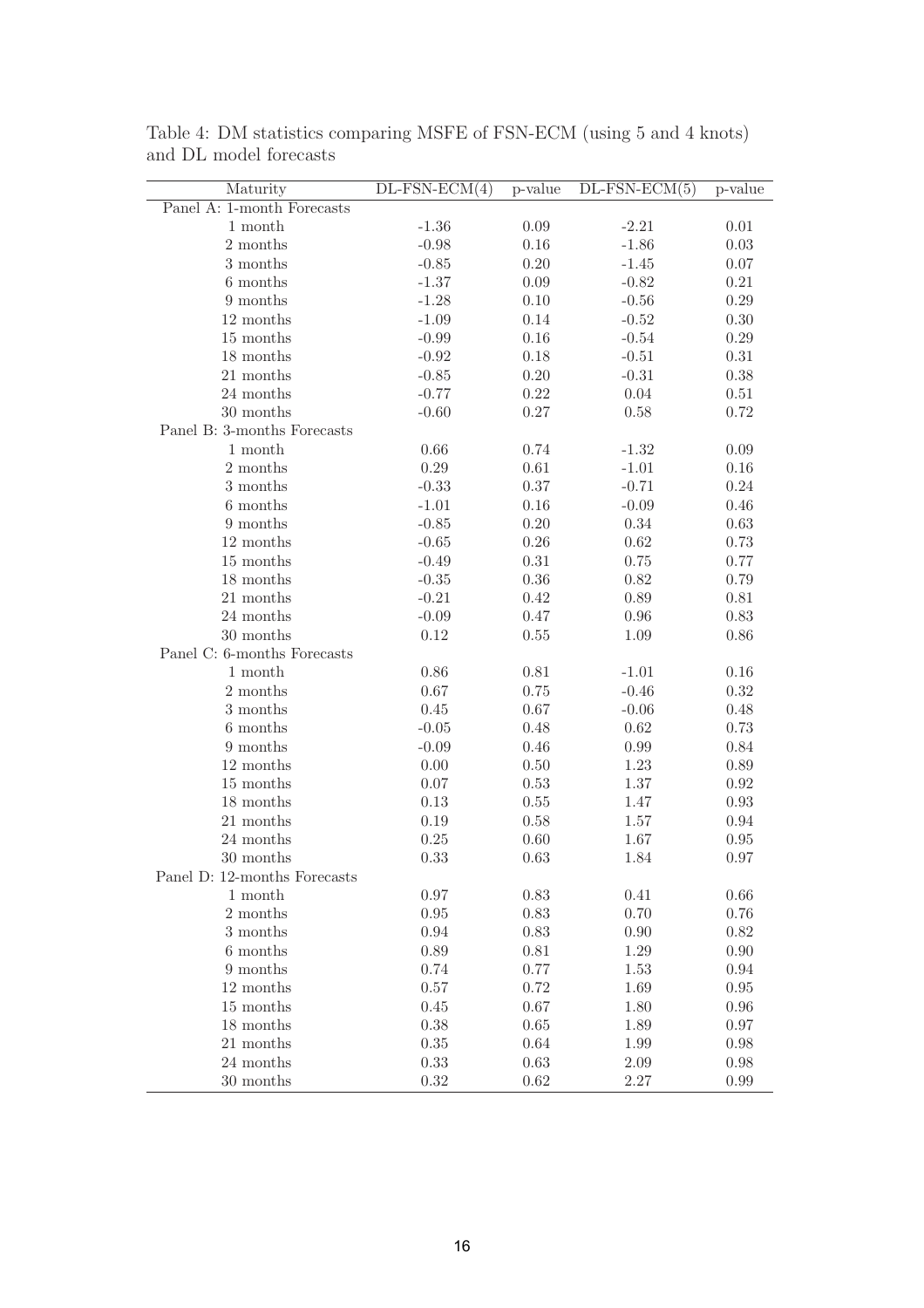## **Banco Central do Brasil**

## **Trabalhos para Discussão**

*Os Trabalhos para Discussão podem ser acessados na internet, no formato PDF, no endereço: http://www.bc.gov.br* 

## **Working Paper Series**

*Working Papers in PDF format can be downloaded from: http://www.bc.gov.br* 

| 1                       | <b>Implementing Inflation Targeting in Brazil</b><br>Joel Bogdanski, Alexandre Antonio Tombini and Sérgio Ribeiro da Costa<br>Werlang                                                                | Jul/2000 |
|-------------------------|------------------------------------------------------------------------------------------------------------------------------------------------------------------------------------------------------|----------|
| 2                       | Política Monetária e Supervisão do Sistema Financeiro Nacional no<br><b>Banco Central do Brasil</b><br>Eduardo Lundberg                                                                              | Jul/2000 |
|                         | Monetary Policy and Banking Supervision Functions on the Central<br><b>Bank</b><br>Eduardo Lundberg                                                                                                  | Jul/2000 |
| 3                       | Private Sector Participation: a Theoretical Justification of the Brazilian<br><b>Position</b><br>Sérgio Ribeiro da Costa Werlang                                                                     | Jul/2000 |
| $\overline{\mathbf{4}}$ | An Information Theory Approach to the Aggregation of Log-Linear<br><b>Models</b><br>Pedro H. Albuquerque                                                                                             | Jul/2000 |
| 5                       | The Pass-Through from Depreciation to Inflation: a Panel Study<br>Ilan Goldfajn and Sérgio Ribeiro da Costa Werlang                                                                                  | Jul/2000 |
| 6                       | <b>Optimal Interest Rate Rules in Inflation Targeting Frameworks</b><br>José Alvaro Rodrigues Neto, Fabio Araújo and Marta Baltar J. Moreira                                                         | Jul/2000 |
| 7                       | <b>Leading Indicators of Inflation for Brazil</b><br>Marcelle Chauvet                                                                                                                                | Sep/2000 |
| 8                       | The Correlation Matrix of the Brazilian Central Bank's Standard Model<br>for Interest Rate Market Risk<br>José Alvaro Rodrigues Neto                                                                 | Sep/2000 |
| 9                       | <b>Estimating Exchange Market Pressure and Intervention Activity</b><br>Emanuel-Werner Kohlscheen                                                                                                    | Nov/2000 |
| 10                      | Análise do Financiamento Externo a uma Pequena Economia<br>Aplicação da Teoria do Prêmio Monetário ao Caso Brasileiro: 1991-1998<br>Carlos Hamilton Vasconcelos Araújo e Renato Galvão Flôres Júnior | Mar/2001 |
| 11                      | A Note on the Efficient Estimation of Inflation in Brazil<br>Michael F. Bryan and Stephen G. Cecchetti                                                                                               | Mar/2001 |
| 12                      | A Test of Competition in Brazilian Banking<br>Márcio I. Nakane                                                                                                                                       | Mar/2001 |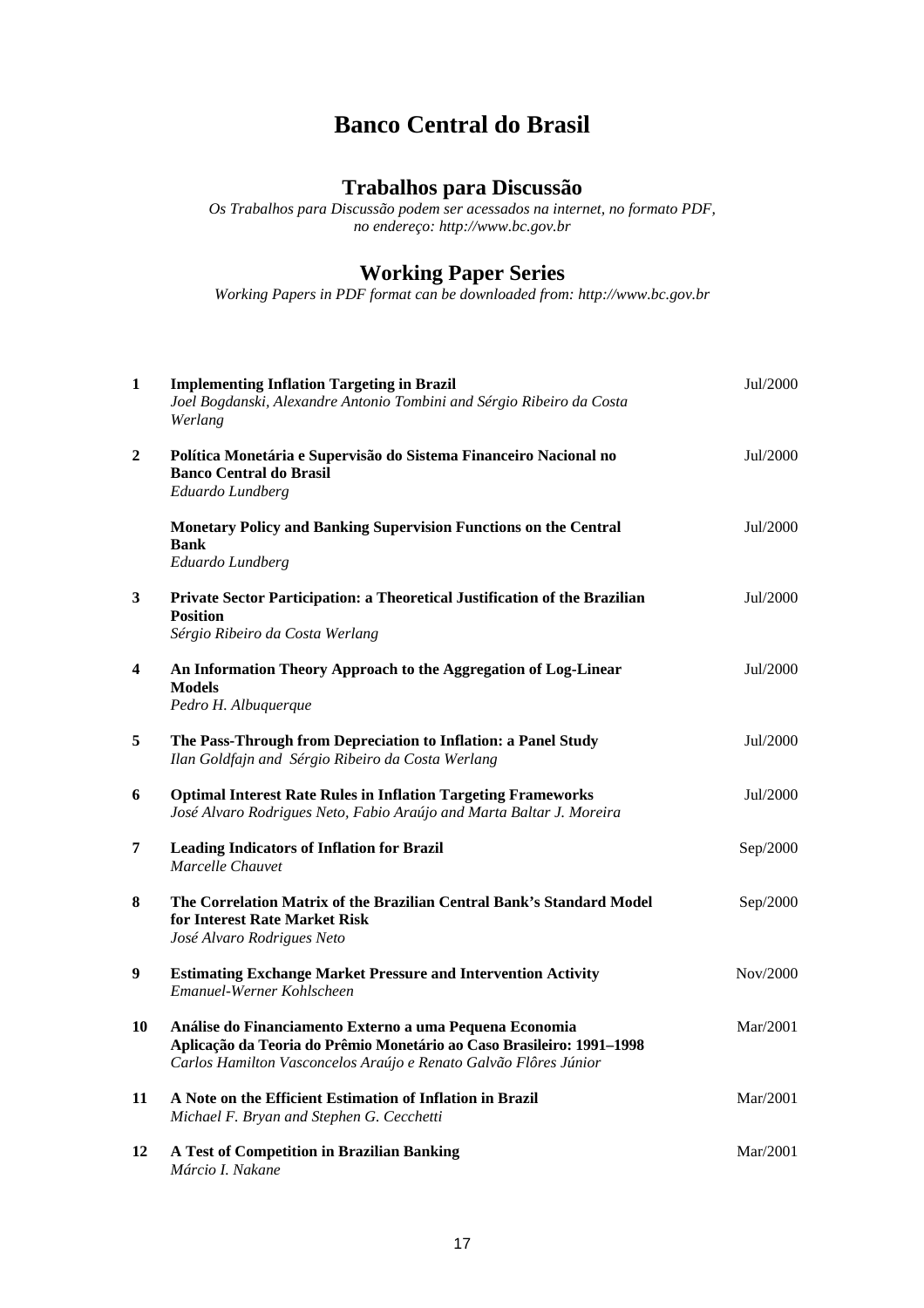| 13        | Modelos de Previsão de Insolvência Bancária no Brasil<br>Marcio Magalhães Janot                                                                                                                      | Mar/2001 |
|-----------|------------------------------------------------------------------------------------------------------------------------------------------------------------------------------------------------------|----------|
| 14        | <b>Evaluating Core Inflation Measures for Brazil</b><br>Francisco Marcos Rodrigues Figueiredo                                                                                                        | Mar/2001 |
| 15        | Is It Worth Tracking Dollar/Real Implied Volatility?<br>Sandro Canesso de Andrade and Benjamin Miranda Tabak                                                                                         | Mar/2001 |
| 16        | Avaliação das Projeções do Modelo Estrutural do Banco Central do<br>Brasil para a Taxa de Variação do IPCA<br>Sergio Afonso Lago Alves                                                               | Mar/2001 |
|           | <b>Evaluation of the Central Bank of Brazil Structural Model's Inflation</b><br><b>Forecasts in an Inflation Targeting Framework</b><br>Sergio Afonso Lago Alves                                     | Jul/2001 |
| 17        | Estimando o Produto Potencial Brasileiro: uma Abordagem de Função<br>de Produção<br>Tito Nícias Teixeira da Silva Filho                                                                              | Abr/2001 |
|           | <b>Estimating Brazilian Potential Output: a Production Function Approach</b><br>Tito Nícias Teixeira da Silva Filho                                                                                  | Aug/2002 |
| 18        | A Simple Model for Inflation Targeting in Brazil<br>Paulo Springer de Freitas and Marcelo Kfoury Muinhos                                                                                             | Apr/2001 |
| 19        | <b>Uncovered Interest Parity with Fundamentals: a Brazilian Exchange</b><br><b>Rate Forecast Model</b><br>Marcelo Kfoury Muinhos, Paulo Springer de Freitas and Fabio Araújo                         | May/2001 |
| <b>20</b> | <b>Credit Channel without the LM Curve</b><br>Victorio Y. T. Chu and Márcio I. Nakane                                                                                                                | May/2001 |
| 21        | Os Impactos Econômicos da CPMF: Teoria e Evidência<br>Pedro H. Albuquerque                                                                                                                           | Jun/2001 |
| 22        | <b>Decentralized Portfolio Management</b><br>Paulo Coutinho and Benjamin Miranda Tabak                                                                                                               | Jun/2001 |
| 23        | Os Efeitos da CPMF sobre a Intermediação Financeira<br>Sérgio Mikio Koyama e Márcio I. Nakane                                                                                                        | Jul/2001 |
| 24        | <b>Inflation Targeting in Brazil: Shocks, Backward-Looking Prices, and</b><br><b>IMF Conditionality</b><br>Joel Bogdanski, Paulo Springer de Freitas, Ilan Goldfajn and<br>Alexandre Antonio Tombini | Aug/2001 |
| 25        | <b>Inflation Targeting in Brazil: Reviewing Two Years of Monetary Policy</b><br>1999/00<br>Pedro Fachada                                                                                             | Aug/2001 |
| 26        | <b>Inflation Targeting in an Open Financially Integrated Emerging</b><br><b>Economy: the Case of Brazil</b><br>Marcelo Kfoury Muinhos                                                                | Aug/2001 |
| 27        | Complementaridade e Fungibilidade dos Fluxos de Capitais<br><b>Internacionais</b><br>Carlos Hamilton Vasconcelos Araújo e Renato Galvão Flôres Júnior                                                | Set/2001 |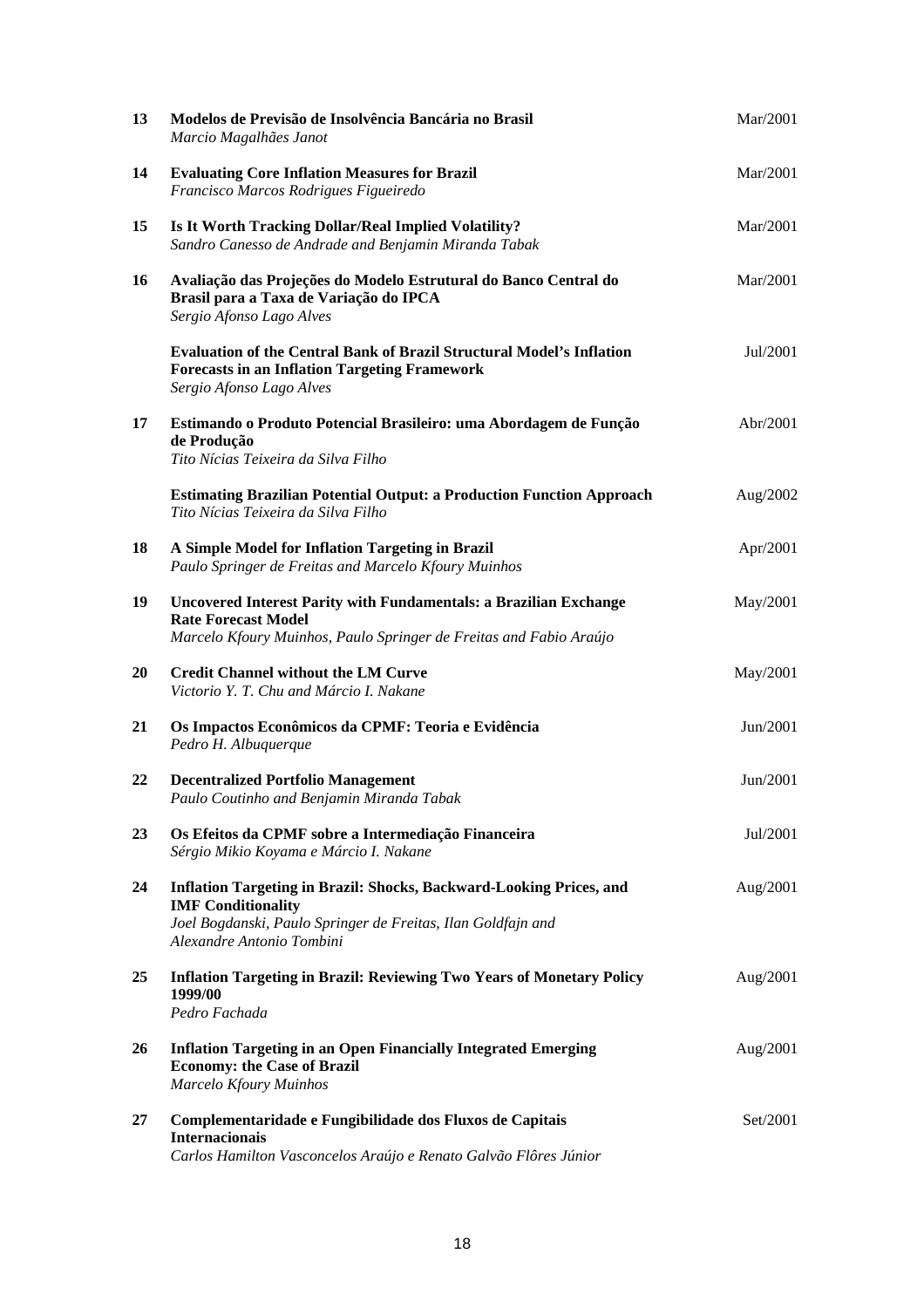| 28 | Regras Monetárias e Dinâmica Macroeconômica no Brasil: uma<br>Abordagem de Expectativas Racionais<br>Marco Antonio Bonomo e Ricardo D. Brito                                                        | Nov/2001 |
|----|-----------------------------------------------------------------------------------------------------------------------------------------------------------------------------------------------------|----------|
| 29 | Using a Money Demand Model to Evaluate Monetary Policies in Brazil<br>Pedro H. Albuquerque and Solange Gouvêa                                                                                       | Nov/2001 |
| 30 | Testing the Expectations Hypothesis in the Brazilian Term Structure of<br><b>Interest Rates</b><br>Benjamin Miranda Tabak and Sandro Canesso de Andrade                                             | Nov/2001 |
| 31 | Algumas Considerações sobre a Sazonalidade no IPCA<br>Francisco Marcos R. Figueiredo e Roberta Blass Staub                                                                                          | Nov/2001 |
| 32 | Crises Cambiais e Ataques Especulativos no Brasil<br>Mauro Costa Miranda                                                                                                                            | Nov/2001 |
| 33 | Monetary Policy and Inflation in Brazil (1975-2000): a VAR Estimation<br>André Minella                                                                                                              | Nov/2001 |
| 34 | <b>Constrained Discretion and Collective Action Problems: Reflections on</b><br>the Resolution of International Financial Crises<br>Arminio Fraga and Daniel Luiz Gleizer                           | Nov/2001 |
| 35 | Uma Definição Operacional de Estabilidade de Preços<br>Tito Nícias Teixeira da Silva Filho                                                                                                          | Dez/2001 |
| 36 | <b>Can Emerging Markets Float? Should They Inflation Target?</b><br><b>Barry Eichengreen</b>                                                                                                        | Feb/2002 |
| 37 | Monetary Policy in Brazil: Remarks on the Inflation Targeting Regime,<br><b>Public Debt Management and Open Market Operations</b><br>Luiz Fernando Figueiredo, Pedro Fachada and Sérgio Goldenstein | Mar/2002 |
| 38 | Volatilidade Implícita e Antecipação de Eventos de Stress: um Teste para<br>o Mercado Brasileiro<br><b>Frederico Pechir Gomes</b>                                                                   | Mar/2002 |
| 39 | Opções sobre Dólar Comercial e Expectativas a Respeito do<br>Comportamento da Taxa de Câmbio<br>Paulo Castor de Castro                                                                              | Mar/2002 |
| 40 | <b>Speculative Attacks on Debts, Dollarization and Optimum Currency</b><br><b>Areas</b><br>Aloisio Araujo and Márcia Leon                                                                           | Apr/2002 |
| 41 | Mudanças de Regime no Câmbio Brasileiro<br>Carlos Hamilton V. Araújo e Getúlio B. da Silveira Filho                                                                                                 | Jun/2002 |
| 42 | Modelo Estrutural com Setor Externo: Endogenização do Prêmio de<br>Risco e do Câmbio<br>Marcelo Kfoury Muinhos, Sérgio Afonso Lago Alves e Gil Riella                                               | Jun/2002 |
| 43 | The Effects of the Brazilian ADRs Program on Domestic Market<br><b>Efficiency</b><br>Benjamin Miranda Tabak and Eduardo José Araújo Lima                                                            | Jun/2002 |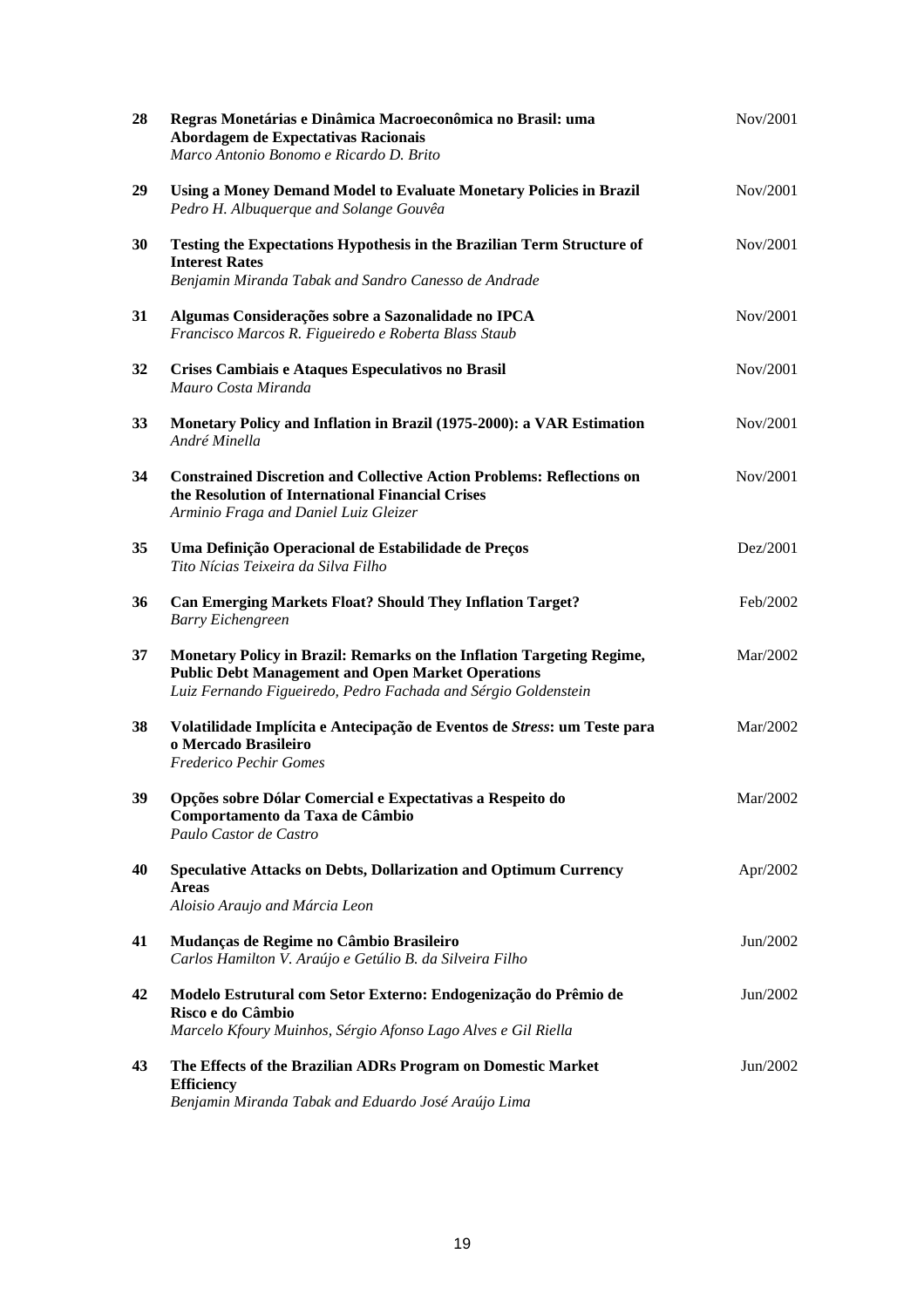| 44 | Estrutura Competitiva, Produtividade Industrial e Liberação Comercial<br>no Brasil<br>Pedro Cavalcanti Ferreira e Osmani Teixeira de Carvalho Guillén | Jun/2002 |
|----|-------------------------------------------------------------------------------------------------------------------------------------------------------|----------|
| 45 | <b>Optimal Monetary Policy, Gains from Commitment, and Inflation</b><br><b>Persistence</b><br>André Minella                                           | Aug/2002 |
| 46 | The Determinants of Bank Interest Spread in Brazil<br>Tarsila Segalla Afanasieff, Priscilla Maria Villa Lhacer and Márcio I. Nakane                   | Aug/2002 |
| 47 | Indicadores Derivados de Agregados Monetários<br>Fernando de Aquino Fonseca Neto e José Albuquerque Júnior                                            | Set/2002 |
| 48 | <b>Should Government Smooth Exchange Rate Risk?</b><br>Ilan Goldfajn and Marcos Antonio Silveira                                                      | Sep/2002 |
| 49 | Desenvolvimento do Sistema Financeiro e Crescimento Econômico no<br>Brasil: Evidências de Causalidade<br>Orlando Carneiro de Matos                    | Set/2002 |
| 50 | Macroeconomic Coordination and Inflation Targeting in a Two-Country<br>Model                                                                          | Sep/2002 |
|    | Eui Jung Chang, Marcelo Kfoury Muinhos and Joanílio Rodolpho Teixeira                                                                                 |          |
| 51 | Credit Channel with Sovereign Credit Risk: an Empirical Test<br>Victorio Yi Tson Chu                                                                  | Sep/2002 |
| 52 | <b>Generalized Hyperbolic Distributions and Brazilian Data</b><br>José Fajardo and Aquiles Farias                                                     | Sep/2002 |
| 53 | <b>Inflation Targeting in Brazil: Lessons and Challenges</b><br>André Minella, Paulo Springer de Freitas, Ilan Goldfajn and<br>Marcelo Kfoury Muinhos | Nov/2002 |
| 54 | <b>Stock Returns and Volatility</b><br>Benjamin Miranda Tabak and Solange Maria Guerra                                                                | Nov/2002 |
| 55 | Componentes de Curto e Longo Prazo das Taxas de Juros no Brasil<br>Carlos Hamilton Vasconcelos Araújo e Osmani Teixeira de Carvalho de<br>Guillén     | Nov/2002 |
| 56 | <b>Causality and Cointegration in Stock Markets:</b><br>the Case of Latin America<br>Benjamin Miranda Tabak and Eduardo José Araújo Lima              | Dec/2002 |
| 57 | As Leis de Falência: uma Abordagem Econômica<br>Aloisio Araujo                                                                                        | Dez/2002 |
| 58 | The Random Walk Hypothesis and the Behavior of Foreign Capital<br><b>Portfolio Flows: the Brazilian Stock Market Case</b><br>Benjamin Miranda Tabak   | Dec/2002 |
| 59 | Os Preços Administrados e a Inflação no Brasil<br>Francisco Marcos R. Figueiredo e Thaís Porto Ferreira                                               | Dez/2002 |
| 60 | <b>Delegated Portfolio Management</b><br>Paulo Coutinho and Benjamin Miranda Tabak                                                                    | Dec/2002 |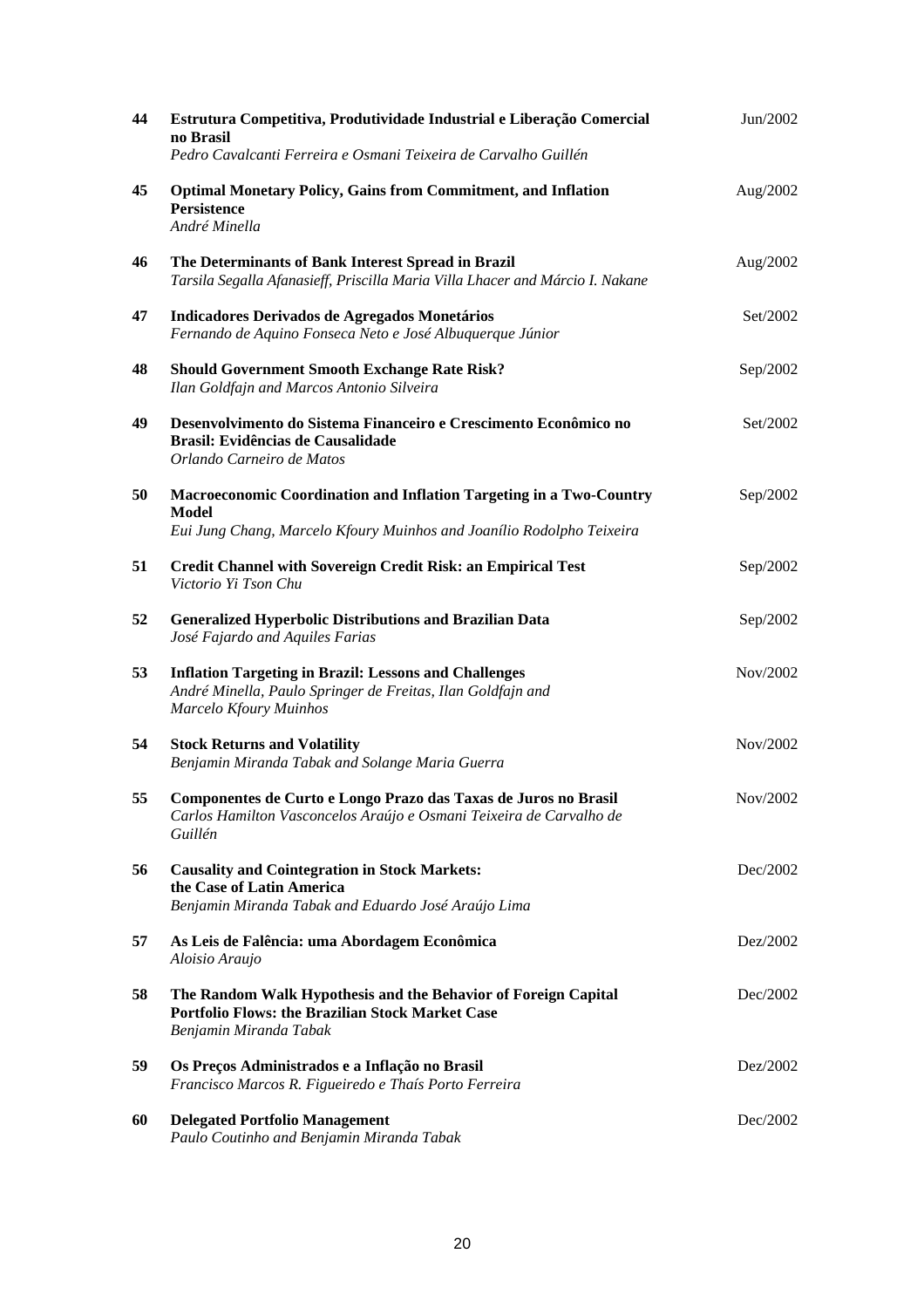| 61 | O Uso de Dados de Alta Freqüência na Estimação da Volatilidade e<br>do Valor em Risco para o Ibovespa<br>João Maurício de Souza Moreira e Eduardo Facó Lemgruber                            | Dez/2002  |
|----|---------------------------------------------------------------------------------------------------------------------------------------------------------------------------------------------|-----------|
| 62 | Taxa de Juros e Concentração Bancária no Brasil<br>Eduardo Kiyoshi Tonooka e Sérgio Mikio Koyama                                                                                            | Fev/2003  |
| 63 | <b>Optimal Monetary Rules: the Case of Brazil</b><br>Charles Lima de Almeida, Marco Aurélio Peres, Geraldo da Silva e Souza<br>and Benjamin Miranda Tabak                                   | Feb/2003  |
| 64 | Medium-Size Macroeconomic Model for the Brazilian Economy<br>Marcelo Kfoury Muinhos and Sergio Afonso Lago Alves                                                                            | Feb/2003  |
| 65 | On the Information Content of Oil Future Prices<br>Benjamin Miranda Tabak                                                                                                                   | Feb/2003  |
| 66 | A Taxa de Juros de Equilíbrio: uma Abordagem Múltipla<br>Pedro Calhman de Miranda e Marcelo Kfoury Muinhos                                                                                  | Fev/2003  |
| 67 | Avaliação de Métodos de Cálculo de Exigência de Capital para Risco de<br>Mercado de Carteiras de Ações no Brasil<br>Gustavo S. Araújo, João Maurício S. Moreira e Ricardo S. Maia Clemente  | Fev/2003  |
| 68 | Real Balances in the Utility Function: Evidence for Brazil<br>Leonardo Soriano de Alencar and Márcio I. Nakane                                                                              | Feb/2003  |
| 69 | r-filters: a Hodrick-Prescott Filter Generalization<br>Fabio Araújo, Marta Baltar Moreira Areosa and José Alvaro Rodrigues Neto                                                             | Feb/2003  |
| 70 | Monetary Policy Surprises and the Brazilian Term Structure of Interest<br><b>Rates</b><br>Benjamin Miranda Tabak                                                                            | Feb/2003  |
| 71 | On Shadow-Prices of Banks in Real-Time Gross Settlement Systems<br>Rodrigo Penaloza                                                                                                         | Apr/2003  |
| 72 | O Prêmio pela Maturidade na Estrutura a Termo das Taxas de Juros<br><b>Brasileiras</b><br>Ricardo Dias de Oliveira Brito, Angelo J. Mont'Alverne Duarte e Osmani<br>Teixeira de C. Guillen  | Maio/2003 |
| 73 | Análise de Componentes Principais de Dados Funcionais - uma<br>Aplicação às Estruturas a Termo de Taxas de Juros<br>Getúlio Borges da Silveira e Octavio Bessada                            | Maio/2003 |
| 74 | Aplicação do Modelo de Black, Derman & Toy à Precificação de Opções<br>Sobre Títulos de Renda Fixa<br>Octavio Manuel Bessada Lion, Carlos Alberto Nunes Cosenza e César das<br><b>Neves</b> | Maio/2003 |
| 75 | Brazil's Financial System: Resilience to Shocks, no Currency<br><b>Substitution, but Struggling to Promote Growth</b><br>Ilan Goldfajn, Katherine Hennings and Helio Mori                   | Jun/2003  |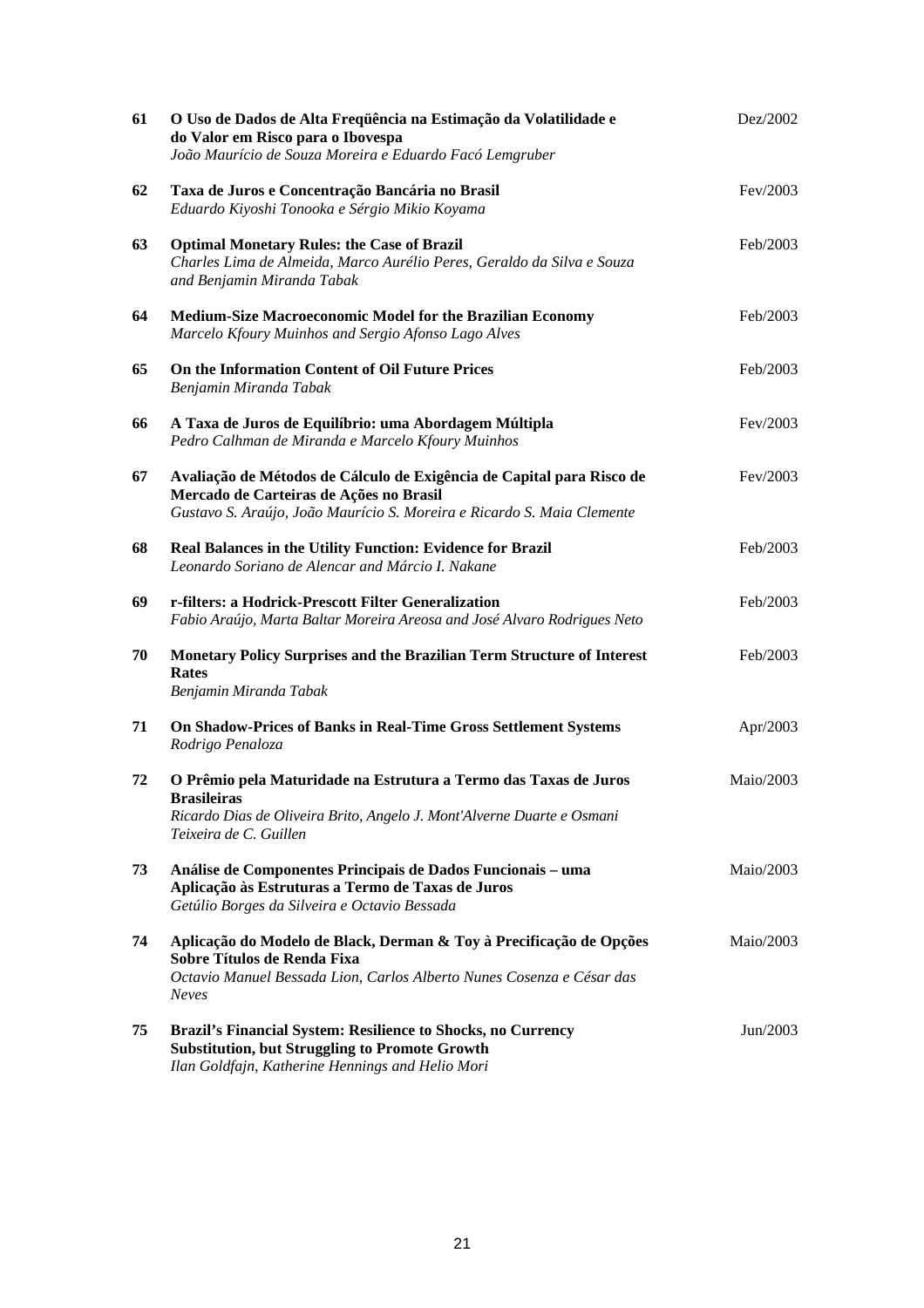| 76 | <b>Inflation Targeting in Emerging Market Economies</b><br>Arminio Fraga, Ilan Goldfajn and André Minella                                                                                                                                          | Jun/2003  |
|----|----------------------------------------------------------------------------------------------------------------------------------------------------------------------------------------------------------------------------------------------------|-----------|
| 77 | <b>Inflation Targeting in Brazil: Constructing Credibility under Exchange</b><br><b>Rate Volatility</b><br>André Minella, Paulo Springer de Freitas, Ilan Goldfajn and Marcelo Kfoury<br><b>Muinhos</b>                                            | Jul/2003  |
| 78 | Contornando os Pressupostos de Black & Scholes: Aplicação do Modelo<br>de Precificação de Opções de Duan no Mercado Brasileiro<br>Gustavo Silva Araújo, Claudio Henrique da Silveira Barbedo, Antonio<br>Carlos Figueiredo, Eduardo Facó Lemgruber | Out/2003  |
| 79 | Inclusão do Decaimento Temporal na Metodologia<br>Delta-Gama para o Cálculo do VaR de Carteiras<br>Compradas em Opções no Brasil<br>Claudio Henrique da Silveira Barbedo, Gustavo Silva Araújo,<br>Eduardo Facó Lemgruber                          | Out/2003  |
| 80 | Diferenças e Semelhanças entre Países da América Latina:<br>uma Análise de Markov Switching para os Ciclos Econômicos<br>de Brasil e Argentina<br>Arnildo da Silva Correa                                                                          | Out/2003  |
| 81 | Bank Competition, Agency Costs and the Performance of the<br><b>Monetary Policy</b><br>Leonardo Soriano de Alencar and Márcio I. Nakane                                                                                                            | Jan/2004  |
| 82 | Carteiras de Opções: Avaliação de Metodologias de Exigência de Capital<br>no Mercado Brasileiro<br>Cláudio Henrique da Silveira Barbedo e Gustavo Silva Araújo                                                                                     | Mar/2004  |
| 83 | Does Inflation Targeting Reduce Inflation? An Analysis for the OECD<br><b>Industrial Countries</b><br>Thomas Y. Wu                                                                                                                                 | May/2004  |
| 84 | Speculative Attacks on Debts and Optimum Currency Area: a Welfare<br><b>Analysis</b><br>Aloisio Araujo and Marcia Leon                                                                                                                             | May/2004  |
| 85 | Risk Premia for Emerging Markets Bonds: Evidence from Brazilian<br>Government Debt, 1996-2002<br>André Soares Loureiro and Fernando de Holanda Barbosa                                                                                             | May/2004  |
| 86 | Identificação do Fator Estocástico de Descontos e Algumas Implicações<br>sobre Testes de Modelos de Consumo<br>Fabio Araujo e João Victor Issler                                                                                                   | Maio/2004 |
| 87 | Mercado de Crédito: uma Análise Econométrica dos Volumes de Crédito<br><b>Total e Habitacional no Brasil</b><br>Ana Carla Abrão Costa                                                                                                              | Dez/2004  |
| 88 | Ciclos Internacionais de Negócios: uma Análise de Mudança de Regime<br>Markoviano para Brasil, Argentina e Estados Unidos<br>Arnildo da Silva Correa e Ronald Otto Hillbrecht                                                                      | Dez/2004  |
| 89 | O Mercado de Hedge Cambial no Brasil: Reação das Instituições<br>Financeiras a Intervenções do Banco Central<br>Fernando N. de Oliveira                                                                                                            | Dez/2004  |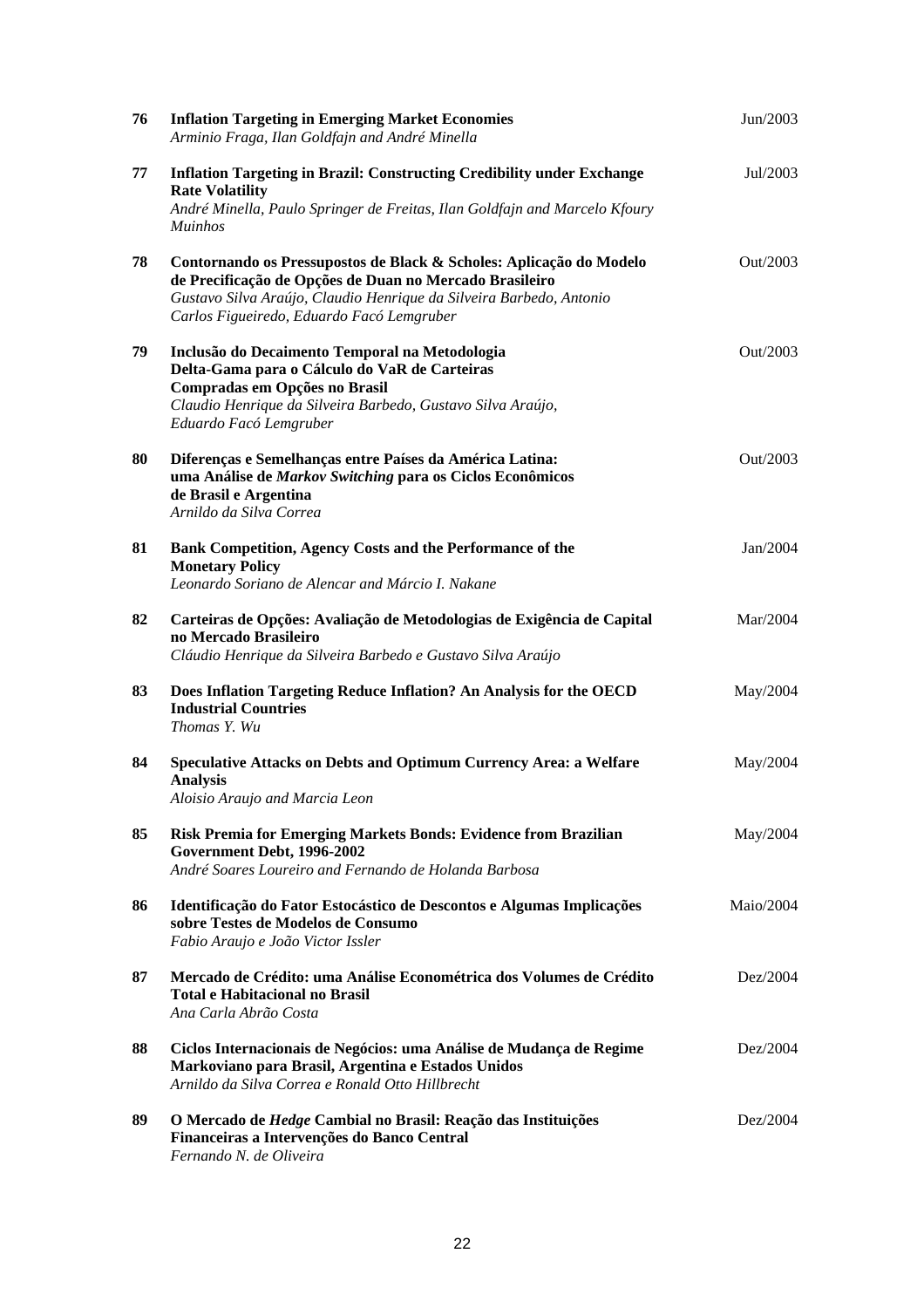| 90         | <b>Bank Privatization and Productivity: Evidence for Brazil</b><br>Márcio I. Nakane and Daniela B. Weintraub                                                                                                                              | Dec/2004 |
|------------|-------------------------------------------------------------------------------------------------------------------------------------------------------------------------------------------------------------------------------------------|----------|
| 91         | Credit Risk Measurement and the Regulation of Bank Capital and<br><b>Provision Requirements in Brazil - a Corporate Analysis</b><br>Ricardo Schechtman, Valéria Salomão Garcia, Sergio Mikio Koyama and<br>Guilherme Cronemberger Parente | Dec/2004 |
| 92         | <b>Steady-State Analysis of an Open Economy General Equilibrium Model</b><br>for Brazil<br>Mirta Noemi Sataka Bugarin, Roberto de Goes Ellery Jr., Victor Gomes<br>Silva, Marcelo Kfoury Muinhos                                          | Apr/2005 |
| 93         | Avaliação de Modelos de Cálculo de Exigência de Capital para Risco<br>Cambial<br>Claudio H. da S. Barbedo, Gustavo S. Araújo, João Maurício S. Moreira e<br>Ricardo S. Maia Clemente                                                      | Abr/2005 |
| 94         | Simulação Histórica Filtrada: Incorporação da Volatilidade ao Modelo<br>Histórico de Cálculo de Risco para Ativos Não-Lineares<br>Claudio Henrique da Silveira Barbedo, Gustavo Silva Araújo e Eduardo<br>Facó Lemgruber                  | Abr/2005 |
| 95         | <b>Comment on Market Discipline and Monetary Policy by Carl Walsh</b><br>Maurício S. Bugarin and Fábia A. de Carvalho                                                                                                                     | Apr/2005 |
| 96         | O que É Estratégia: uma Abordagem Multiparadigmática para a<br><b>Disciplina</b><br>Anthero de Moraes Meirelles                                                                                                                           | Ago/2005 |
| 97         | Finance and the Business Cycle: a Kalman Filter Approach with Markov<br><b>Switching</b><br>Ryan A. Compton and Jose Ricardo da Costa e Silva                                                                                             | Aug/2005 |
| 98         | <b>Capital Flows Cycle: Stylized Facts and Empirical Evidences for</b><br><b>Emerging Market Economies</b><br>Helio Mori e Marcelo Kfoury Muinhos                                                                                         | Aug/2005 |
| 99         | Adequação das Medidas de Valor em Risco na Formulação da Exigência<br>de Capital para Estratégias de Opções no Mercado Brasileiro<br>Gustavo Silva Araújo, Claudio Henrique da Silveira Barbedo, e Eduardo<br>Facó Lemgruber              | Set/2005 |
| <b>100</b> | <b>Targets and Inflation Dynamics</b><br>Sergio A. L. Alves and Waldyr D. Areosa                                                                                                                                                          | Oct/2005 |
| 101        | <b>Comparing Equilibrium Real Interest Rates: Different Approaches to</b><br><b>Measure Brazilian Rates</b><br>Marcelo Kfoury Muinhos and Márcio I. Nakane                                                                                | Mar/2006 |
| 102        | Judicial Risk and Credit Market Performance: Micro Evidence from<br><b>Brazilian Payroll Loans</b><br>Ana Carla A. Costa and João M. P. de Mello                                                                                          | Apr/2006 |
| 103        | The Effect of Adverse Supply Shocks on Monetary Policy and Output<br>Maria da Glória D. S. Araújo, Mirta Bugarin, Marcelo Kfoury Muinhos and<br>Jose Ricardo C. Silva                                                                     | Apr/2006 |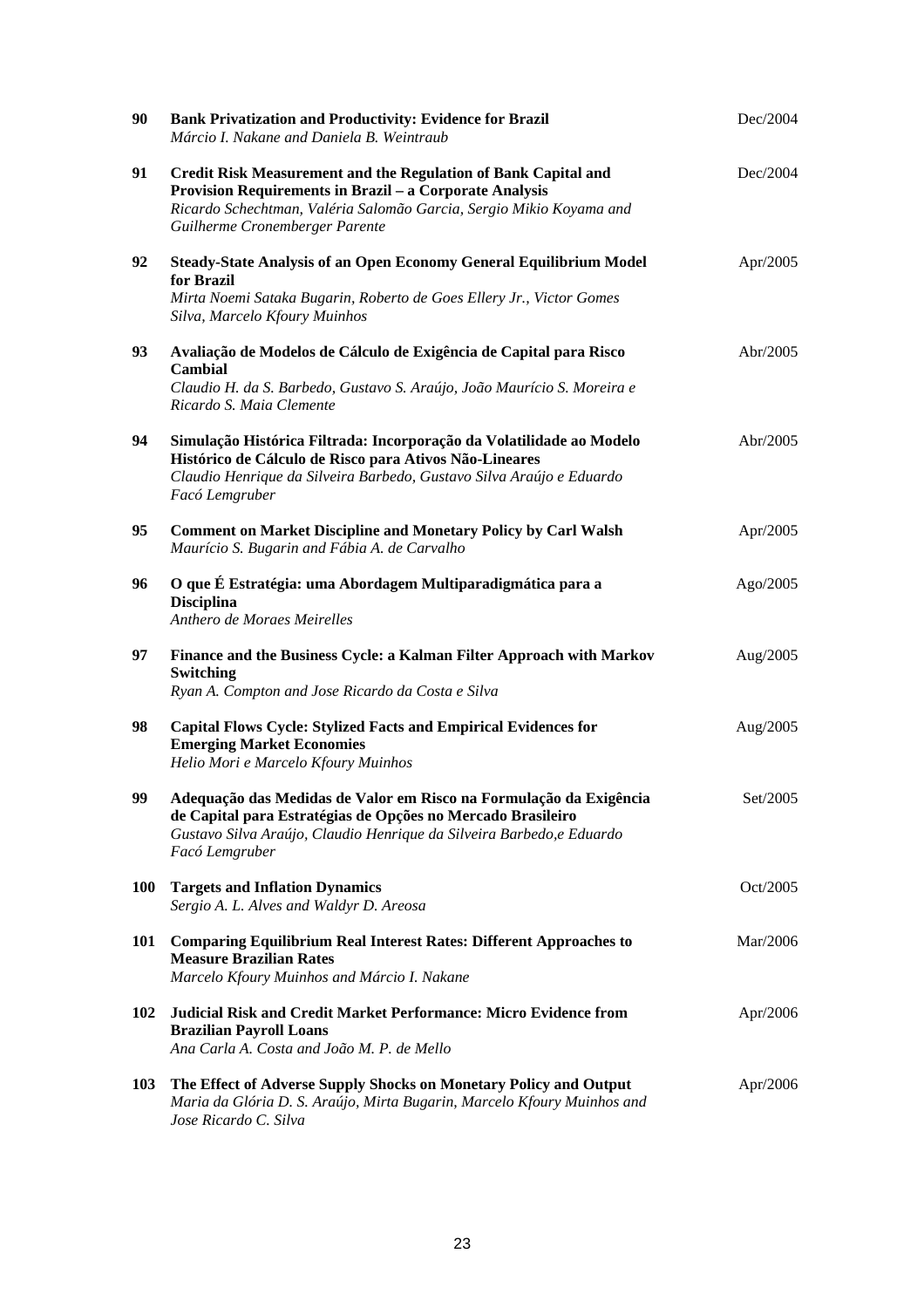|            | 104 Extração de Informação de Opções Cambiais no Brasil<br>Eui Jung Chang e Benjamin Miranda Tabak                                                                                                                             | Abr/2006 |
|------------|--------------------------------------------------------------------------------------------------------------------------------------------------------------------------------------------------------------------------------|----------|
| 105        | Representing Roommate's Preferences with Symmetric Utilities<br>José Alvaro Rodrigues Neto                                                                                                                                     | Apr/2006 |
| <b>106</b> | <b>Testing Nonlinearities Between Brazilian Exchange Rates and Inflation</b><br><b>Volatilities</b><br>Cristiane R. Albuquerque and Marcelo Portugal                                                                           | May/2006 |
| 107        | Demand for Bank Services and Market Power in Brazilian Banking<br>Márcio I. Nakane, Leonardo S. Alencar and Fabio Kanczuk                                                                                                      | Jun/2006 |
| <b>108</b> | O Efeito da Consignação em Folha nas Taxas de Juros dos Empréstimos<br><b>Pessoais</b><br>Eduardo A. S. Rodrigues, Victorio Chu, Leonardo S. Alencar e Tony Takeda                                                             | Jun/2006 |
| 109        | The Recent Brazilian Disinflation Process and Costs<br>Alexandre A. Tombini and Sergio A. Lago Alves                                                                                                                           | Jun/2006 |
| <b>110</b> | Fatores de Risco e o Spread Bancário no Brasil<br>Fernando G. Bignotto e Eduardo Augusto de Souza Rodrigues                                                                                                                    | Jul/2006 |
| 111        | Avaliação de Modelos de Exigência de Capital para Risco de Mercado do<br><b>Cupom Cambial</b><br>Alan Cosme Rodrigues da Silva, João Maurício de Souza Moreira e Myrian<br>Beatriz Eiras das Neves                             | Jul/2006 |
| 112        | Interdependence and Contagion: an Analysis of Information<br><b>Transmission in Latin America's Stock Markets</b><br>Angelo Marsiglia Fasolo                                                                                   | Jul/2006 |
| 113        | Investigação da Memória de Longo Prazo da Taxa de Câmbio no Brasil<br>Sergio Rubens Stancato de Souza, Benjamin Miranda Tabak e Daniel O.<br>Cajueiro                                                                          | Ago/2006 |
| 114        | The Inequality Channel of Monetary Transmission<br>Marta Areosa and Waldyr Areosa                                                                                                                                              | Aug/2006 |
| 115        | Myopic Loss Aversion and House-Money Effect Overseas: an<br><b>Experimental Approach</b><br>José L. B. Fernandes, Juan Ignacio Peña and Benjamin M. Tabak                                                                      | Sep/2006 |
| 116        | Out-Of-The-Money Monte Carlo Simulation Option Pricing: the Join<br><b>Use of Importance Sampling and Descriptive Sampling</b><br>Jaqueline Terra Moura Marins, Eduardo Saliby and Joséte Florencio dos<br><b>Santos</b>       | Sep/2006 |
| 117        | An Analysis of Off-Site Supervision of Banks' Profitability, Risk and<br>Capital Adequacy: a Portfolio Simulation Approach Applied to Brazilian<br><b>Banks</b><br>Theodore M. Barnhill, Marcos R. Souto and Benjamin M. Tabak | Sep/2006 |
| 118        | Contagion, Bankruptcy and Social Welfare Analysis in a Financial<br><b>Economy with Risk Regulation Constraint</b><br>Aloísio P. Araújo and José Valentim M. Vicente                                                           | Oct/2006 |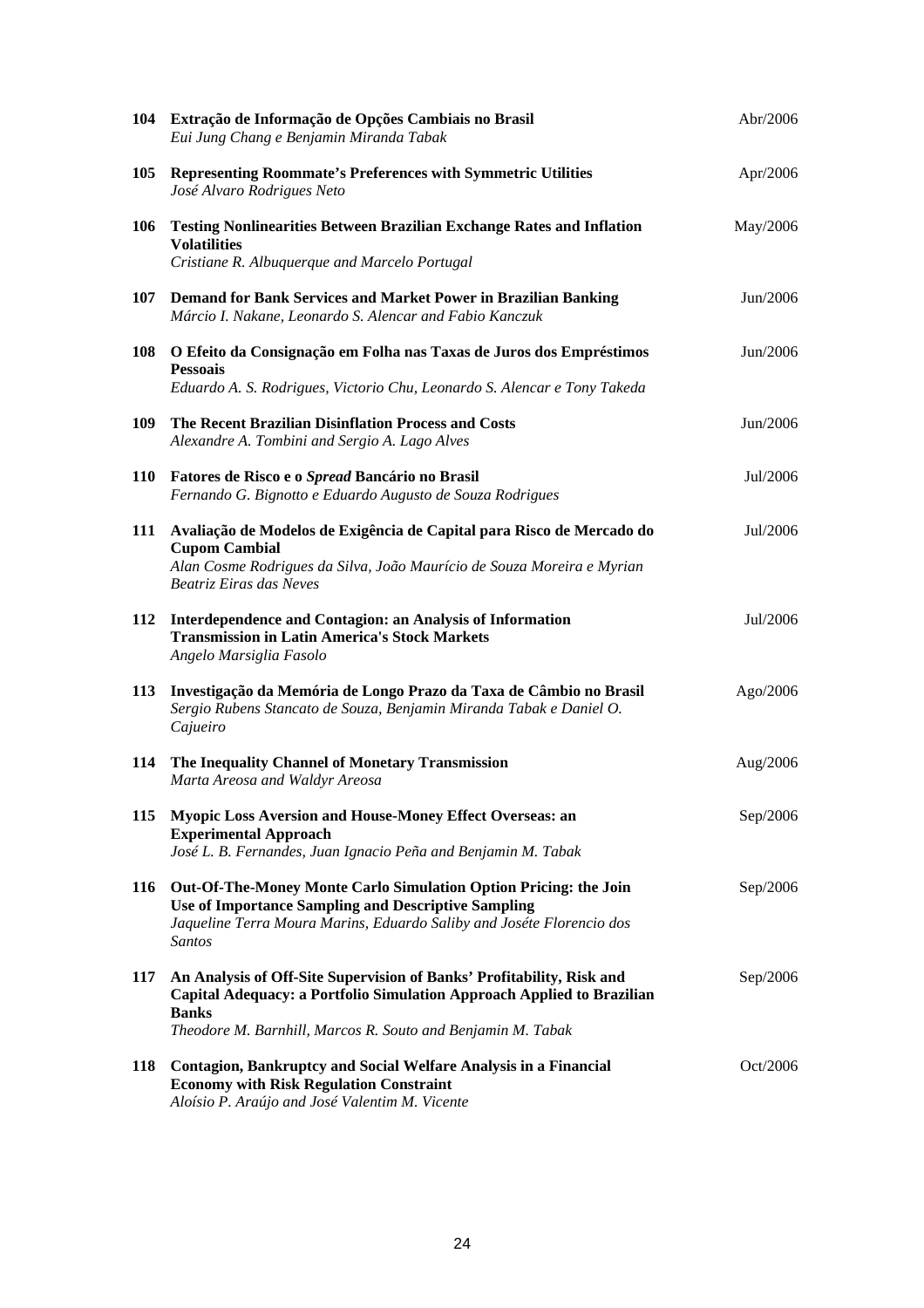| 119        | A Central de Risco de Crédito no Brasil: uma Análise de Utilidade de<br>Informação<br>Ricardo Schechtman                                                                                                                                                                              | Out/2006 |
|------------|---------------------------------------------------------------------------------------------------------------------------------------------------------------------------------------------------------------------------------------------------------------------------------------|----------|
| <b>120</b> | <b>Forecasting Interest Rates: an Application for Brazil</b><br>Eduardo J. A. Lima, Felipe Luduvice and Benjamin M. Tabak                                                                                                                                                             | Oct/2006 |
| 121        | The Role of Consumer's Risk Aversion on Price Rigidity<br>Sergio A. Lago Alves and Mirta N. S. Bugarin                                                                                                                                                                                | Nov/2006 |
| 122        | Nonlinear Mechanisms of the Exchange Rate Pass-Through: a Phillips<br><b>Curve Model With Threshold for Brazil</b><br>Arnildo da Silva Correa and André Minella                                                                                                                       | Nov/2006 |
| 123        | A Neoclassical Analysis of the Brazilian "Lost-Decades"<br>Flávia Mourão Graminho                                                                                                                                                                                                     | Nov/2006 |
| 124        | The Dynamic Relations between Stock Prices and Exchange Rates:<br><b>Evidence for Brazil</b><br>Benjamin M. Tabak                                                                                                                                                                     | Nov/2006 |
| 125        | <b>Herding Behavior by Equity Foreign Investors on Emerging Markets</b><br>Barbara Alemanni and José Renato Haas Ornelas                                                                                                                                                              | Dec/2006 |
| 126        | <b>Risk Premium: Insights over the Threshold</b><br>José L. B. Fernandes, Augusto Hasman and Juan Ignacio Peña                                                                                                                                                                        | Dec/2006 |
| 127        | Uma Investigação Baseada em Reamostragem sobre Requerimentos de<br>Capital para Risco de Crédito no Brasil<br>Ricardo Schechtman                                                                                                                                                      | Dec/2006 |
| 128        | <b>Term Structure Movements Implicit in Option Prices</b><br>Caio Ibsen R. Almeida and José Valentim M. Vicente                                                                                                                                                                       | Dec/2006 |
| 129        | <b>Brazil: Taming Inflation Expectations</b><br>Afonso S. Bevilaqua, Mário Mesquita and André Minella                                                                                                                                                                                 | Jan/2007 |
| <b>130</b> | The Role of Banks in the Brazilian Interbank Market: Does Bank Type<br>Matter?<br>Daniel O. Cajueiro and Benjamin M. Tabak                                                                                                                                                            | Jan/2007 |
| 131        | Long-Range Dependence in Exchange Rates: the Case of the European<br><b>Monetary System</b><br>Sergio Rubens Stancato de Souza, Benjamin M. Tabak and Daniel O.<br>Cajueiro                                                                                                           | Mar/2007 |
| 132        | <b>Credit Risk Monte Carlo Simulation Using Simplified Creditmetrics'</b><br>Model: the Joint Use of Importance Sampling and Descriptive Sampling<br>Jaqueline Terra Moura Marins and Eduardo Saliby                                                                                  | Mar/2007 |
| 133        | A New Proposal for Collection and Generation of Information on<br><b>Financial Institutions' Risk: the Case of Derivatives</b><br>Gilneu F. A. Vivan and Benjamin M. Tabak                                                                                                            | Mar/2007 |
| 134        | Amostragem Descritiva no Apreçamento de Opções Européias através<br>de Simulação Monte Carlo: o Efeito da Dimensionalidade e da<br>Probabilidade de Exercício no Ganho de Precisão<br>Eduardo Saliby, Sergio Luiz Medeiros Proença de Gouvêa e Jaqueline Terra<br><b>Moura Marins</b> | Abr/2007 |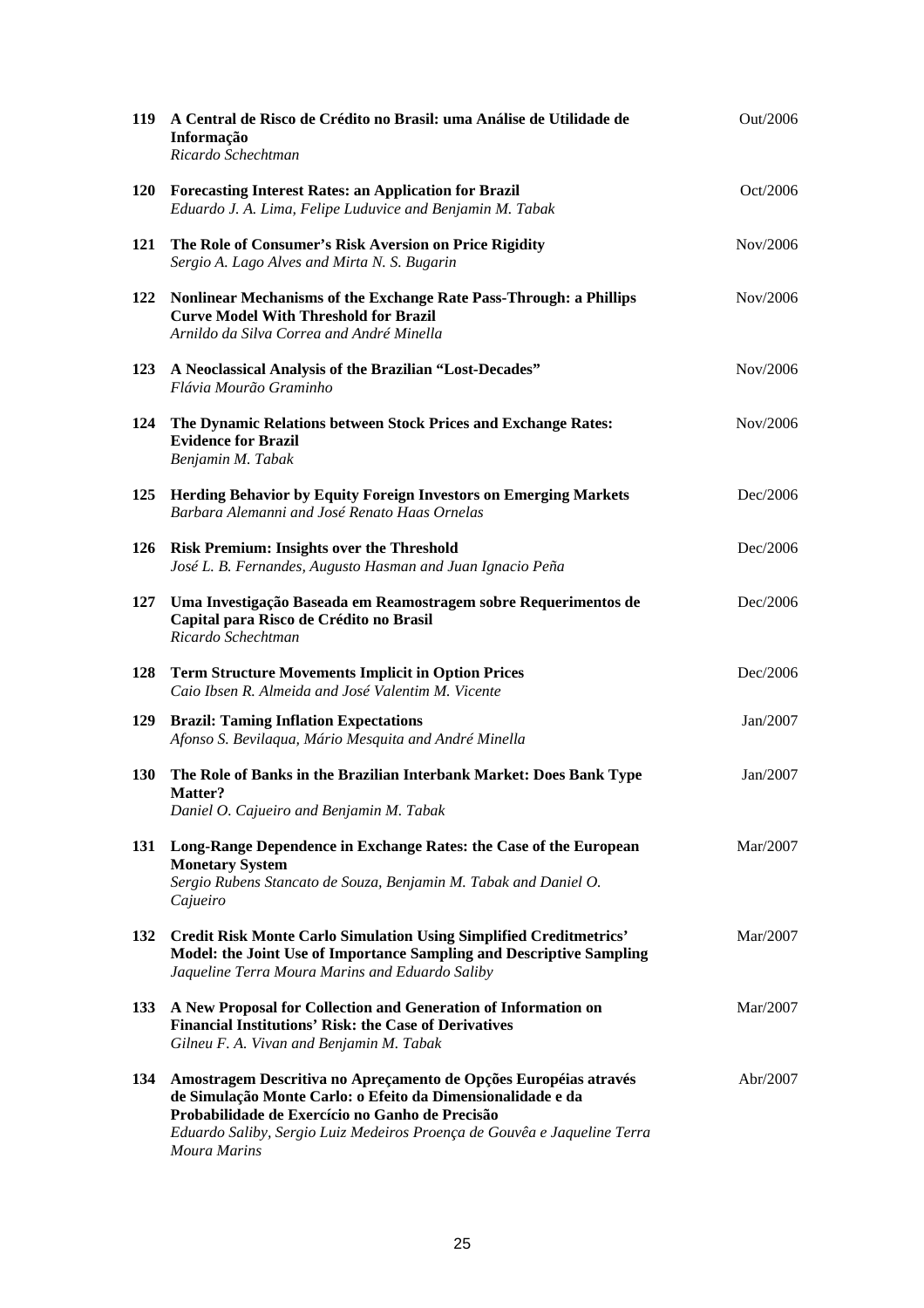|            | 135 Evaluation of Default Risk for the Brazilian Banking Sector<br>Marcelo Y. Takami and Benjamin M. Tabak                                                                                                                                                                                 | May/2007 |
|------------|--------------------------------------------------------------------------------------------------------------------------------------------------------------------------------------------------------------------------------------------------------------------------------------------|----------|
| 136        | <b>Identifying Volatility Risk Premium from Fixed Income Asian Options</b><br>Caio Ibsen R. Almeida and José Valentim M. Vicente                                                                                                                                                           | May/2007 |
| 137        | <b>Monetary Policy Design under Competing Models of Inflation</b><br>Persistence<br>Solange Gouvea e Abhijit Sen Gupta                                                                                                                                                                     | May/2007 |
| 138        | <b>Forecasting Exchange Rate Density Using Parametric Models:</b><br>the Case of Brazil<br>Marcos M. Abe, Eui J. Chang and Benjamin M. Tabak                                                                                                                                               | May/2007 |
| 139        | Selection of Optimal Lag Length inCointegrated VAR Models with<br><b>Weak Form of Common Cyclical Features</b><br>Carlos Enrique Carrasco Gutiérrez, Reinaldo Castro Souza and Osmani<br>Teixeira de Carvalho Guillén                                                                      | Jun/2007 |
| <b>140</b> | <b>Inflation Targeting, Credibility and Confidence Crises</b><br>Rafael Santos and Aloísio Araújo                                                                                                                                                                                          | Aug/2007 |
| 141        | Forecasting Bonds Yields in the Brazilian Fixed income Market<br>Jose Vicente and Benjamin M. Tabak                                                                                                                                                                                        | Aug/2007 |
| 142        | Crises Análise da Coerência de Medidas de Risco no Mercado Brasileiro<br>de Ações e Desenvolvimento de uma Metodologia Híbrida para o<br><b>Expected Shortfall</b><br>Alan Cosme Rodrigues da Silva, Eduardo Facó Lemgruber, José Alberto<br>Rebello Baranowski e Renato da Silva Carvalho | Ago/2007 |
| 143        | Price Rigidity in Brazil: Evidence from CPI Micro Data<br>Solange Gouvea                                                                                                                                                                                                                   | Sep/2007 |
| 144        | The Effect of Bid-Ask Prices on Brazilian Options Implied Volatility: a<br><b>Case Study of Telemar Call Options</b><br>Claudio Henrique da Silveira Barbedo and Eduardo Facó Lemgruber                                                                                                    | Oct/2007 |
| 145        | The Stability-Concentration Relationship in the Brazilian Banking<br><b>System</b><br>Benjamin Miranda Tabak, Solange Maria Guerra, Eduardo José Araújo<br>Lima and Eui Jung Chang                                                                                                         | Oct/2007 |
| 146        | Movimentos da Estrutura a Termo e Critérios de Minimização do Erro<br>de Previsão em um Modelo Paramétrico Exponencial<br>Caio Almeida, Romeu Gomes, André Leite e José Vicente                                                                                                            | Out/2007 |
| 147        | <b>Explaining Bank Failures in Brazil: Micro, Macro and Contagion Effects</b><br>$(1994-1998)$<br>Adriana Soares Sales and Maria Eduarda Tannuri-Pianto                                                                                                                                    | Oct/2007 |
| 148        | Um Modelo de Fatores Latentes com Variáveis Macroeconômicas para a<br><b>Curva de Cupom Cambial</b><br>Felipe Pinheiro, Caio Almeida e José Vicente                                                                                                                                        | Out/2007 |
| 149        | Joint Validation of Credit Rating PDs under Default Correlation<br>Ricardo Schechtman                                                                                                                                                                                                      | Oct/2007 |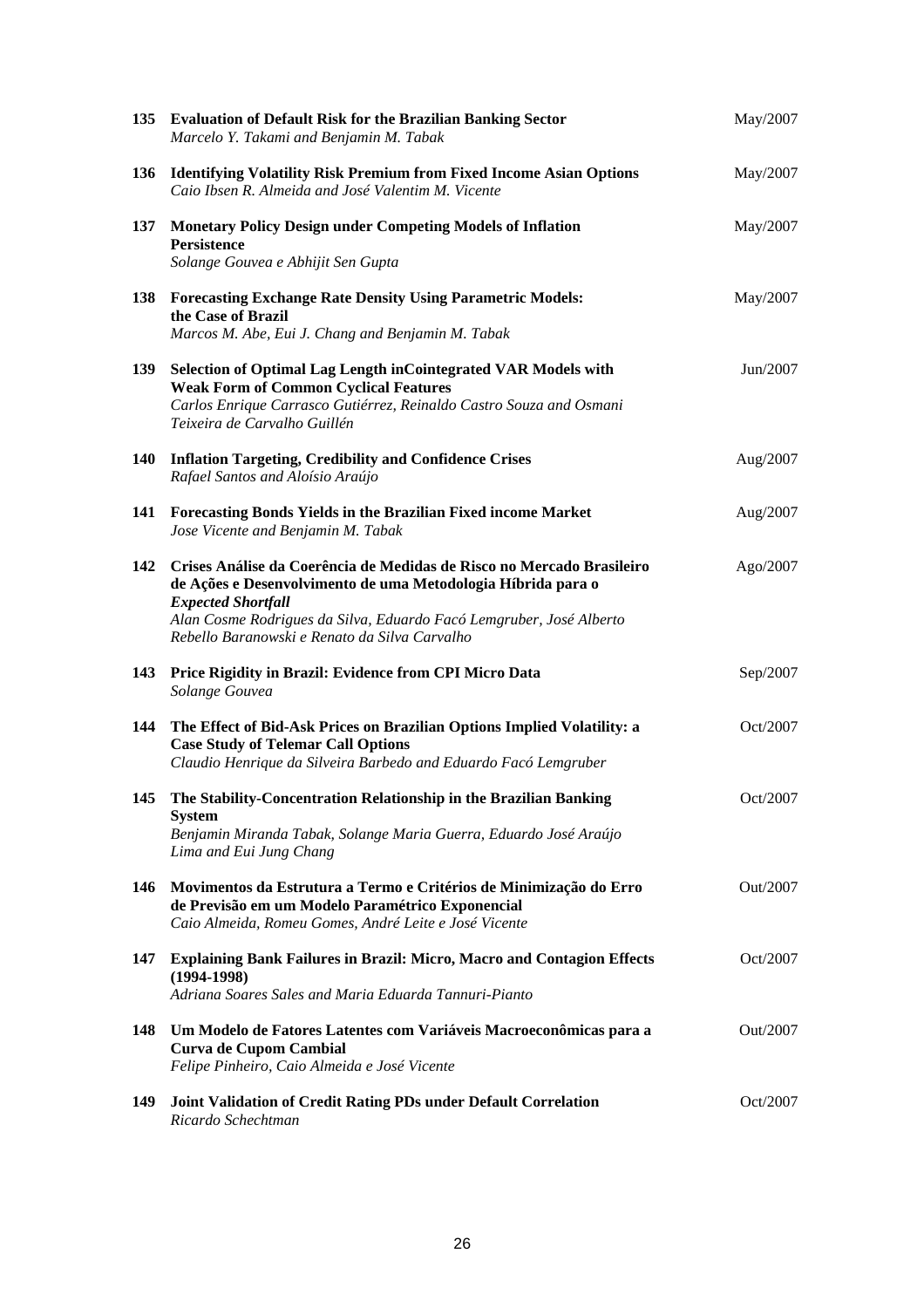| 150 | A Probabilistic Approach for Assessing the Significance of Contextual<br>Variables in Nonparametric Frontier Models: an Application for<br><b>Brazilian Banks</b><br>Roberta Blass Staub and Geraldo da Silva e Souza | Oct/2007 |
|-----|-----------------------------------------------------------------------------------------------------------------------------------------------------------------------------------------------------------------------|----------|
|     | 151 Building Confidence Intervals with Block Bootstraps for the Variance<br><b>Ratio Test of Predictability</b><br>Eduardo José Araújo Lima and Benjamin Miranda Tabak                                                | Nov/2007 |
| 152 | <b>Demand for Foreign Exchange Derivatives in Brazil:</b><br><b>Hedge or Speculation?</b><br>Fernando N. de Oliveira and Walter Novaes                                                                                | Dec/2007 |
| 153 | Aplicação da Amostragem por Importância<br>à Simulação de Opções Asiáticas Fora do Dinheiro<br>Jaqueline Terra Moura Marins                                                                                           | Dez/2007 |
| 154 | <b>Identification of Monetary Policy Shocks in the Brazilian Market</b><br>for Bank Reserves<br>Adriana Soares Sales and Maria Tannuri-Pianto                                                                         | Dec/2007 |
| 155 | <b>Does Curvature Enhance Forecasting?</b><br>Caio Almeida, Romeu Gomes, André Leite and José Vicente                                                                                                                 | Dec/2007 |
| 156 | Escolha do Banco e Demanda por Empréstimos: um Modelo de Decisão<br>em Duas Etapas Aplicado para o Brasil<br>Sérgio Mikio Koyama e Márcio I. Nakane                                                                   | Dez/2007 |
| 157 | Is the Investment-Uncertainty Link Really Elusive? The Harmful Effects<br>of Inflation Uncertainty in Brazil<br>Tito Nícias Teixeira da Silva Filho                                                                   | Jan/2008 |
| 158 | <b>Characterizing the Brazilian Term Structure of Interest Rates</b><br>Osmani T. Guillen and Benjamin M. Tabak                                                                                                       | Feb/2008 |
| 159 | Behavior and Effects of Equity Foreign Investors on Emerging Markets<br>Barbara Alemanni and José Renato Haas Ornelas                                                                                                 | Feb/2008 |
| 160 | The Incidence of Reserve Requirements in Brazil: Do Bank Stockholders<br><b>Share the Burden?</b><br>Fábia A. de Carvalho and Cyntia F. Azevedo                                                                       | Feb/2008 |
| 161 | <b>Evaluating Value-at-Risk Models via Quantile Regressions</b><br>Wagner P. Gaglianone, Luiz Renato Lima and Oliver Linton                                                                                           | Feb/2008 |
| 162 | <b>Balance Sheet Effects in Currency Crises: Evidence from Brazil</b><br>Marcio M. Janot, Márcio G. P. Garcia and Walter Novaes                                                                                       | Apr/2008 |
| 163 | Searching for the Natural Rate of Unemployment in a Large Relative<br>Price Shocks' Economy: the Brazilian Case<br>Tito Nícias Teixeira da Silva Filho                                                                | May/2008 |
| 164 | Foreign Banks' Entry and Departure: the recent Brazilian experience<br>$(1996 - 2006)$<br>Pedro Fachada                                                                                                               | Jun/2008 |
| 165 | Avaliação de Opções de Troca e Opções de Spread Européias e<br><b>Americanas</b>                                                                                                                                      | Jul/2008 |
|     | Giuliano Carrozza Uzêda Iorio de Souza, Carlos Patrício Samanez e<br>Gustavo Santos Raposo                                                                                                                            |          |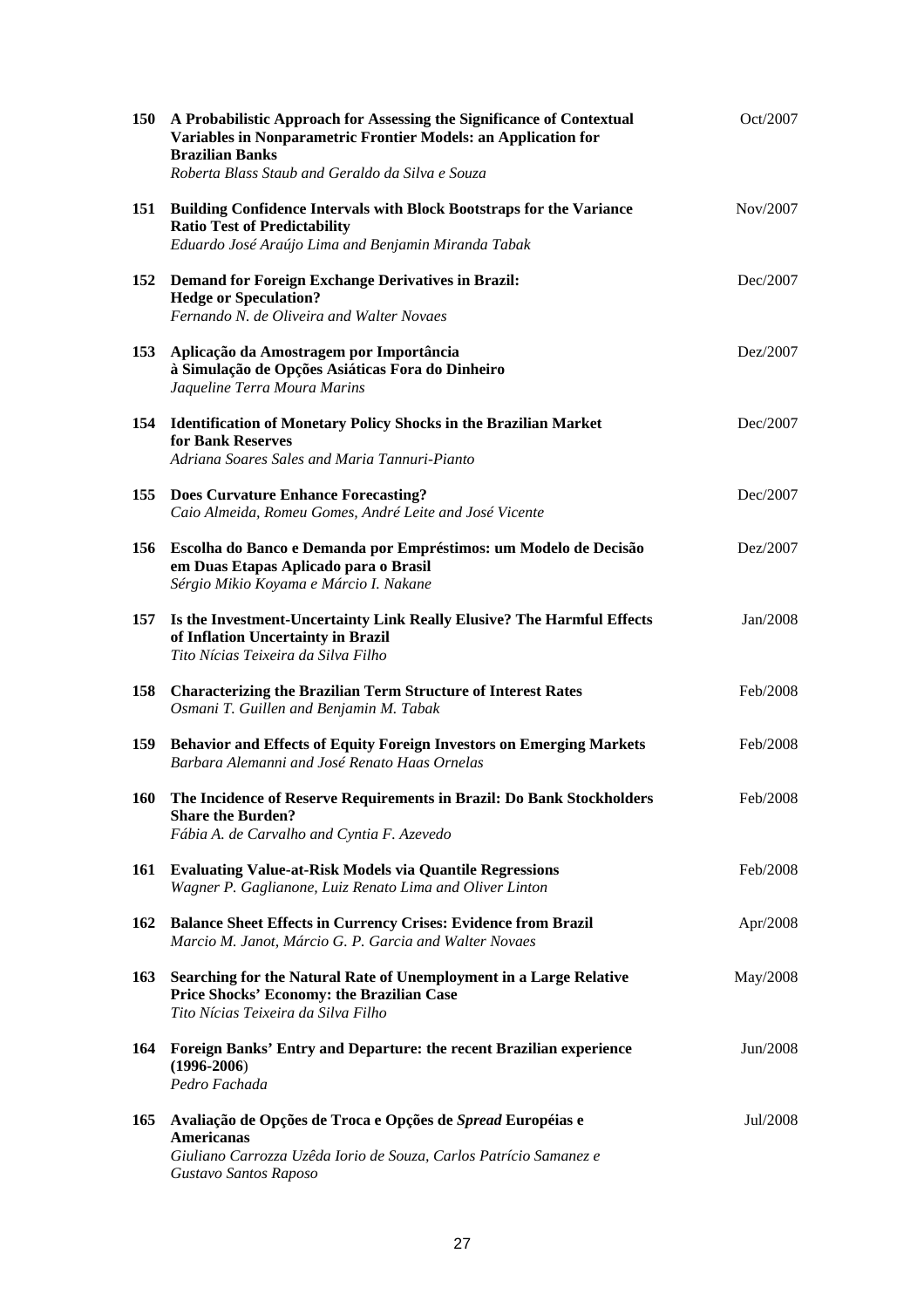| 166        | <b>Testing Hyperinflation Theories Using the Inflation Tax Curve: a case</b><br>study<br>Fernando de Holanda Barbosa and Tito Nícias Teixeira da Silva Filho                           | Jul/2008 |
|------------|----------------------------------------------------------------------------------------------------------------------------------------------------------------------------------------|----------|
| 167        | O Poder Discriminante das Operações de Crédito das Instituições<br><b>Financeiras Brasileiras</b><br>Clodoaldo Aparecido Annibal                                                       | Jul/2008 |
| 168        | An Integrated Model for Liquidity Management and Short-Term Asset<br><b>Allocation in Commercial Banks</b><br>Wenersamy Ramos de Alcântara                                             | Jul/2008 |
| 169        | Mensuração do Risco Sistêmico no Setor Bancário com Variáveis<br><b>Contábeis e Econômicas</b><br>Lucio Rodrigues Capelletto, Eliseu Martins e Luiz João Corrar                        | Jul/2008 |
|            | 170 Política de Fechamento de Bancos com Regulador Não-Benevolente:<br>Resumo e Aplicação<br>Adriana Soares Sales                                                                      | Jul/2008 |
| 171        | Modelos para a Utilização das Operações de Redesconto pelos Bancos<br>com Carteira Comercial no Brasil<br>Sérgio Mikio Koyama e Márcio Issao Nakane                                    | Ago/2008 |
| 172        | <b>Combining Hodrick-Prescott Filtering with a Production Function</b><br><b>Approach to Estimate Output Gap</b><br>Marta Areosa                                                       | Aug/2008 |
| 173        | <b>Exchange Rate Dynamics and the Relationship between the Random</b><br><b>Walk Hypothesis and Official Interventions</b><br>Eduardo José Araújo Lima and Benjamin Miranda Tabak      | Aug/2008 |
| 174        | Foreign Exchange Market Volatility Information: an investigation of<br>real-dollar exchange rate<br>Frederico Pechir Gomes, Marcelo Yoshio Takami and Vinicius Ratton<br><b>Brandi</b> | Aug/2008 |
| 175        | <b>Evaluating Asset Pricing Models in a Fama-French Framework</b><br>Carlos Enrique Carrasco Gutierrez and Wagner Piazza Gaglianone                                                    | Dec/2008 |
| 176        | Fiat Money and the Value of Binding Portfolio Constraints<br>Mário R. Páscoa, Myrian Petrassi and Juan Pablo Torres-Martínez                                                           | Dec/2008 |
| 177        | <b>Preference for Flexibility and Bayesian Updating</b><br>Gil Riella                                                                                                                  | Dec/2008 |
| 178        | An Econometric Contribution to the Intertemporal Approach of the<br><b>Current Account</b><br>Wagner Piazza Gaglianone and João Victor Issler                                          | Dec/2008 |
| 179        | Are Interest Rate Options Important for the Assessment of Interest<br><b>Rate Risk?</b><br>Caio Almeida and José Vicente                                                               | Dec/2008 |
| <b>180</b> | A Class of Incomplete and Ambiguity Averse Preferences<br>Leandro Nascimento and Gil Riella                                                                                            | Dec/2008 |
| 181        | Monetary Channels in Brazil through the Lens of a Semi-Structural<br>Model<br>André Minella and Nelson F. Souza-Sobrinho                                                               | Apr/2009 |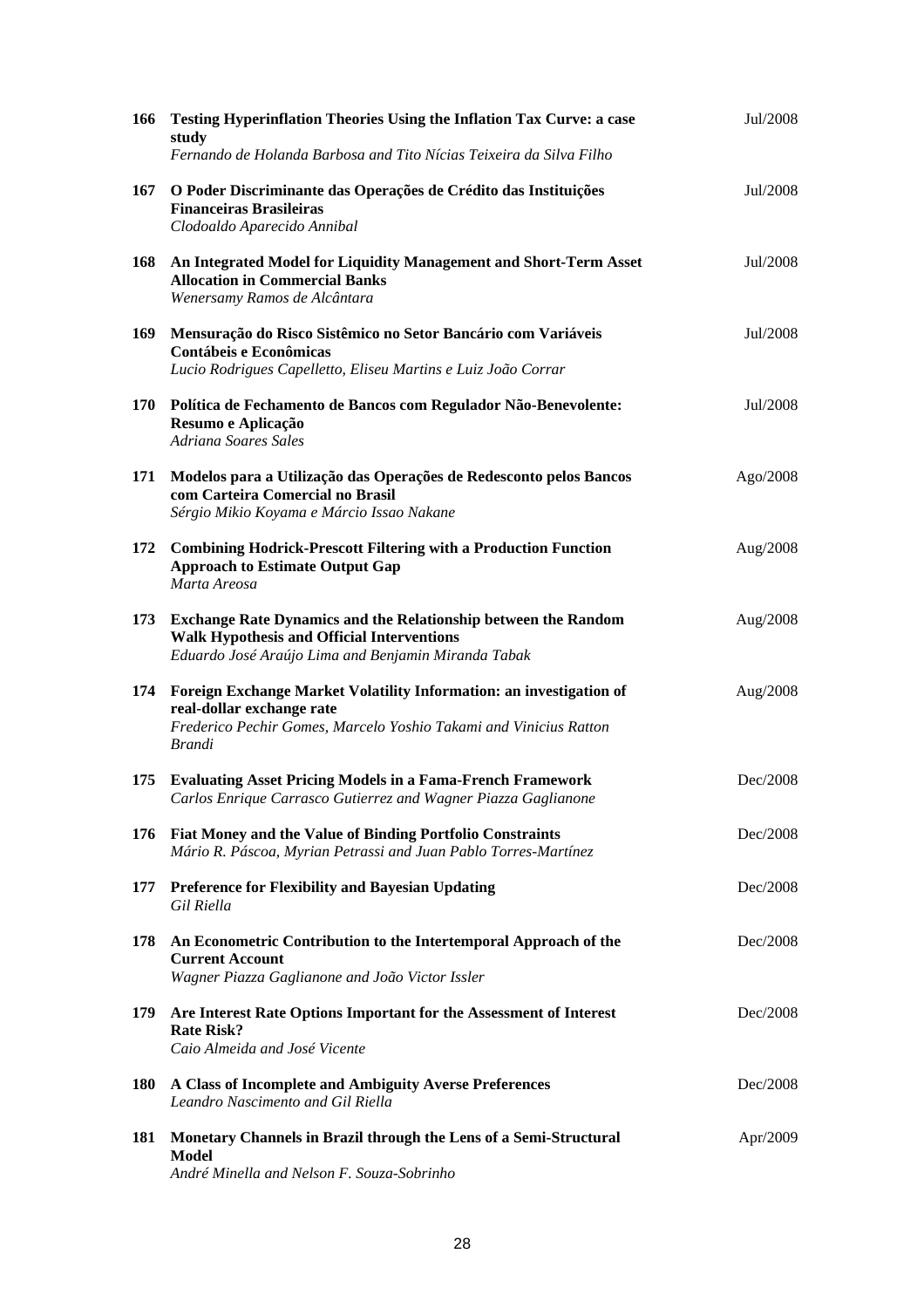| 182        | Avaliação de Opções Americanas com Barreiras Monitoradas de Forma<br><b>Discreta</b><br>Giuliano Carrozza Uzêda Iorio de Souza e Carlos Patrício Samanez                                                                                                                                                                                                     | Abr/2009  |
|------------|--------------------------------------------------------------------------------------------------------------------------------------------------------------------------------------------------------------------------------------------------------------------------------------------------------------------------------------------------------------|-----------|
| 183        | Ganhos da Globalização do Capital Acionário em Crises Cambiais<br>Marcio Janot e Walter Novaes                                                                                                                                                                                                                                                               | Abr/2009  |
| 184        | <b>Behavior Finance and Estimation Risk in Stochastic Portfolio</b><br>Optimization<br>José Luiz Barros Fernandes, Juan Ignacio Peña and Benjamin<br>Miranda Tabak                                                                                                                                                                                           | Apr/2009  |
| 185        | Market Forecasts in Brazil: performance and determinants<br>Fabia A. de Carvalho and André Minella                                                                                                                                                                                                                                                           | Apr/2009  |
| 186        | Previsão da Curva de Juros: um modelo estatístico com variáveis<br>macroeconômicas<br>André Luís Leite, Romeu Braz Pereira Gomes Filho e José Valentim<br>Machado Vicente                                                                                                                                                                                    | Maio/2009 |
| 187        | The Influence of Collateral on Capital Requirements in the Brazilian<br>Financial System: an approach through historical average and logistic<br>regression on probability of default<br>Alan Cosme Rodrigues da Silva, Antônio Carlos Magalhães da Silva,<br>Jaqueline Terra Moura Marins, Myrian Beatriz Eiras da Neves and Giovani<br>Antonio Silva Brito | Jun/2009  |
| 188        | Pricing Asian Interest Rate Options with a Three-Factor HJM Model<br>Claudio Henrique da Silveira Barbedo, José Valentim Machado Vicente and<br>Octávio Manuel Bessada Lion                                                                                                                                                                                  | Jun/2009  |
| 189        | <b>Linking Financial and Macroeconomic Factors to Credit Risk</b><br><b>Indicators of Brazilian Banks</b><br>Marcos Souto, Benjamin M. Tabak and Francisco Vazquez                                                                                                                                                                                           | Jul/2009  |
| <b>190</b> | Concentração Bancária, Lucratividade e Risco Sistêmico: uma<br>abordagem de contágio indireto<br>Bruno Silva Martins e Leonardo S. Alencar                                                                                                                                                                                                                   | Set/2009  |
| 191        | Concentração e Inadimplência nas Carteiras de Empréstimos dos<br><b>Bancos Brasileiros</b><br>Patricia L. Tecles, Benjamin M. Tabak e Roberta B. Staub                                                                                                                                                                                                       | Set/2009  |
| 192        | Inadimplência do Setor Bancário Brasileiro: uma avaliação de<br>suas medidas<br>Clodoaldo Aparecido Annibal                                                                                                                                                                                                                                                  | Set/2009  |
| <b>193</b> | Loss Given Default: um estudo sobre perdas em operações prefixadas no<br>mercado brasileiro<br>Antonio Carlos Magalhães da Silva, Jaqueline Terra Moura Marins e<br>Myrian Beatriz Eiras das Neves                                                                                                                                                           | Set/2009  |
| 194        | Testes de Contágio entre Sistemas Bancários - A crise do subprime<br>Benjamin M. Tabak e Manuela M. de Souza                                                                                                                                                                                                                                                 | Set/2009  |
| 195        | From Default Rates to Default Matrices: a complete measurement of<br>Brazilian banks' consumer credit delinquency<br>Ricardo Schechtman                                                                                                                                                                                                                      | Oct/2009  |